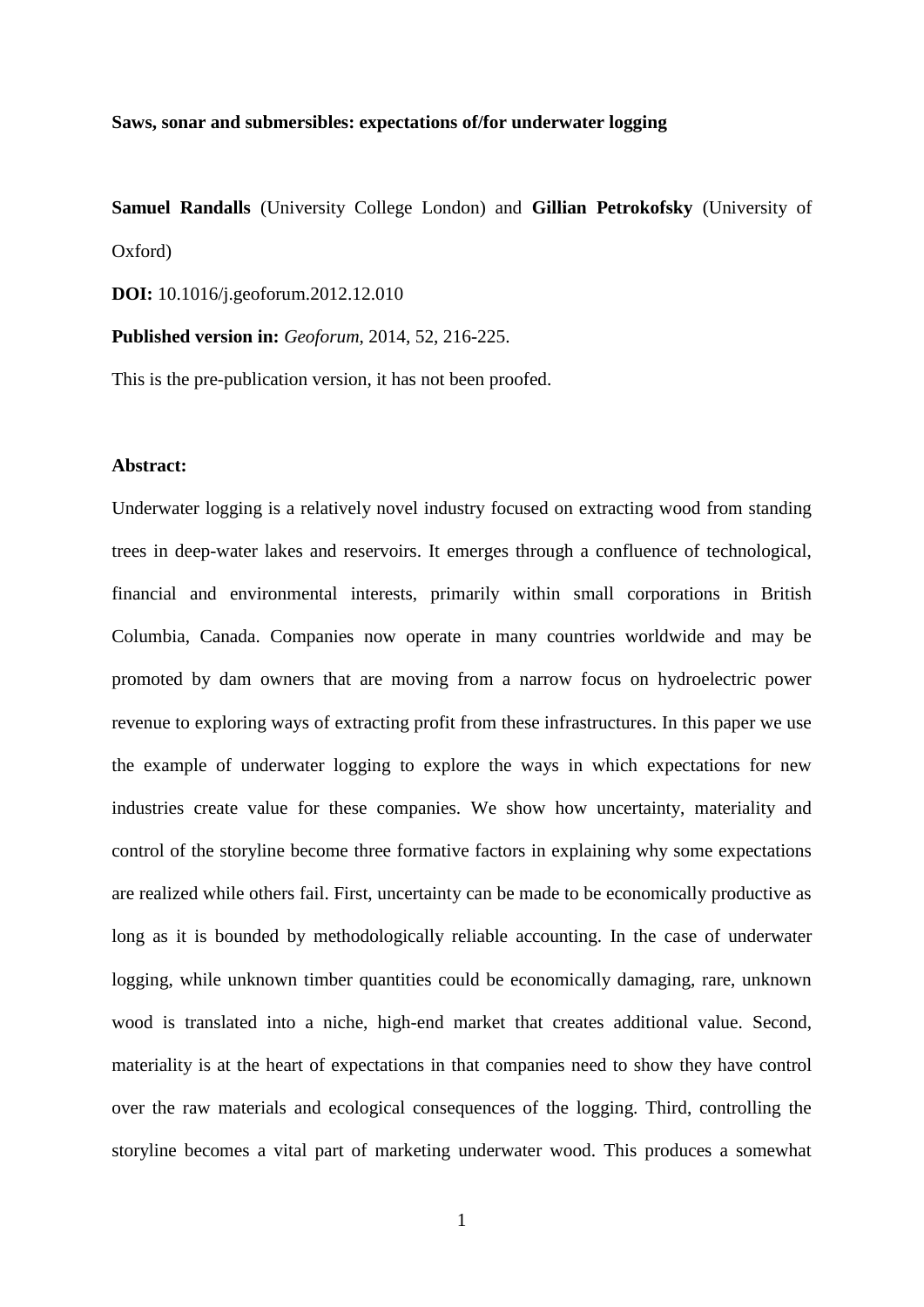cautious reaction to certification schemes and retailers. The performative nature of expectations thus needs to be considered in explorations of the production of capitalist natures and the consequences of these interventions.

**Keywords:** forestry, sustainability, expectations, underwater technology, British Columbia, finance

## **1. Introduction**

Buried in the water of reservoirs around the world are thought to be about 300 million submerged trees worth as much as \$50 billion (Crockford, 2008). These trees were left underwater during the construction of dam projects, particularly in the period from the 1950s through to the 1970s, because the value of timber was low, land clearance was often not completed, and the over-riding imperative was to generate electricity and water supplies. This vast underwater resource located in many different countries has now become an economic opportunity given the rising value of timber from mature trees, the imperatives to reduce land-based deforestation, new underwater technologies and a compelling discourse about rediscovered wood. New companies have emerged since the mid-1990s to harvest this resource and a mini-economic cluster has emerged in British Columbia, Canada. Establishing a new industry however took time and labour, especially since there were significant uncertainties regarding the value, quantity and condition of underwater wood.

Recovering wood from underwater is not new to this emerging industry. Salvage loggers have for many decades recovered lost logs from lakes, rivers and major waterways. In most cases, reliable information regarding the value of timber resources would not have been readily available and the extraction costs would have been prohibitively expensive except for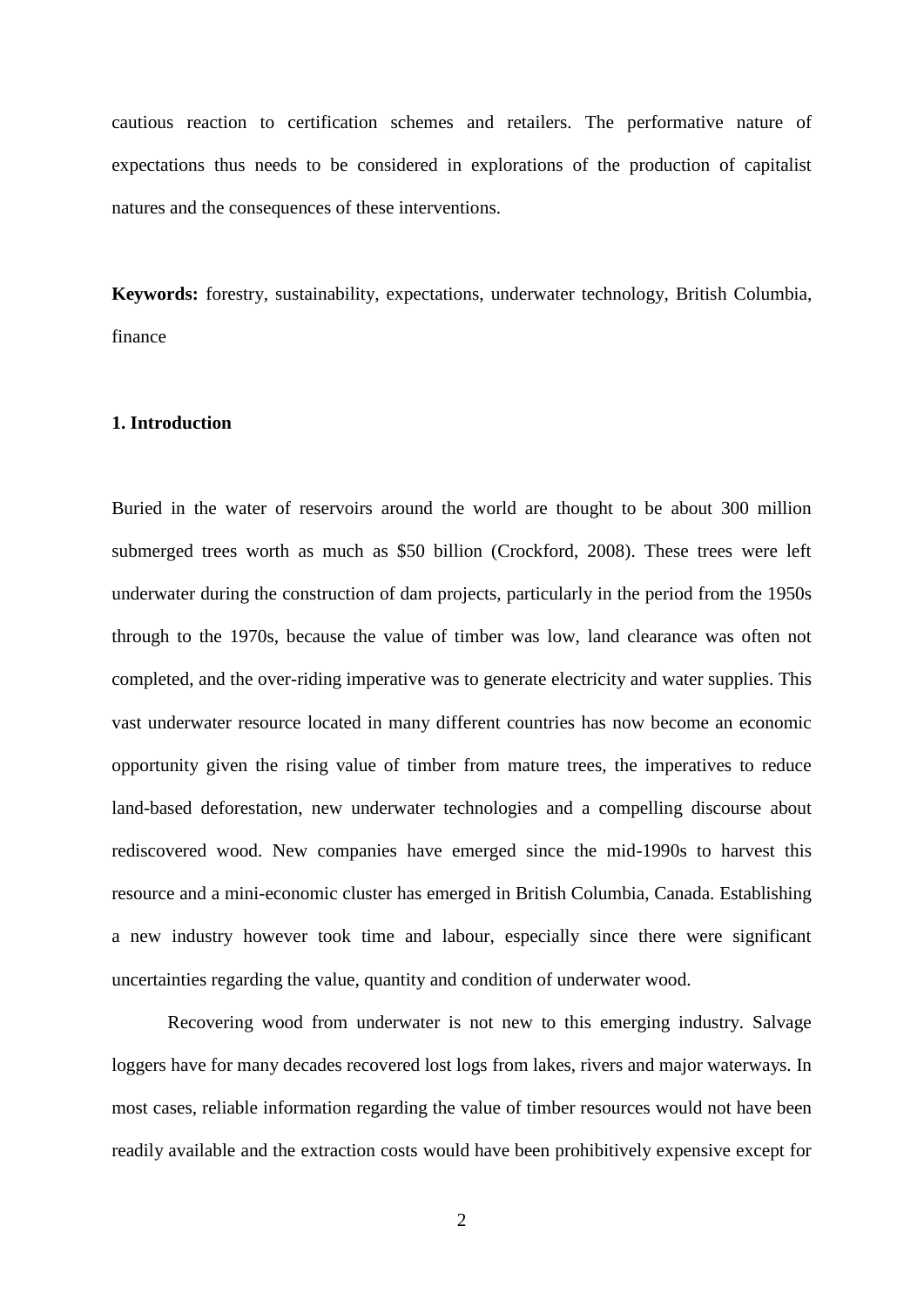small-scale log recovery work. Salvage logging enterprises were particularly focused on logs lost during transportation (Bryan, 1969; Cayford, 1960; 1973) and, in general, these were already cut trees and were mostly located in areas where there had been significant use of water-transportation by logging companies. Small entrepreneurial loggers dominated salvage logging and while technological improvements relating to sonar and sawing equipment became available, the challenges of efficiently cutting trees underwater were considerable. Many people died. It was an industry dominated by a culture of individual heroism (Hurst, 2005) and sometimes scant regard for timber recovery licenses.

The value of recovered underwater timber was also variable depending on species and condition. An early example of a full-lake inventory was conducted by forest researchers in Laos on the dammed section of the river Nam Ngum in the late 1980s and contained an assessment of the wood properties and usage of various species (Polacek, 1988; Wolter, 1996). The working supposition in these studies was that submerged timber would be marketable given that in Europe and North America, the forestry industry had stored logs underwater between logging and sawmilling to reduce problems of fungal and other damage (Bjorkman, 1948 for a Swedish example; Osborne et al., 1956, in the U.S.; Forestry Commission, 1996 in the UK; Malan, 2004, in South Africa). These were primarily focused on temperate species, but nonetheless proved the potential value and use of wood that had been stored underwater for a considerable period of time. This was however primarily cut wood and not based in tropical environments, two important facets for the later discussion.

Proponents of underwater logging distinguish their industry from salvage logging, in terms of it being based on leading technology that can recover standing trees at considerable lake depths, safe, and with a regard for environmental, economic and social objectives. Lake owners, whether private or government, often encourage logging operations as they seek to create value out of this lost resource and meet other objectives such as safer passenger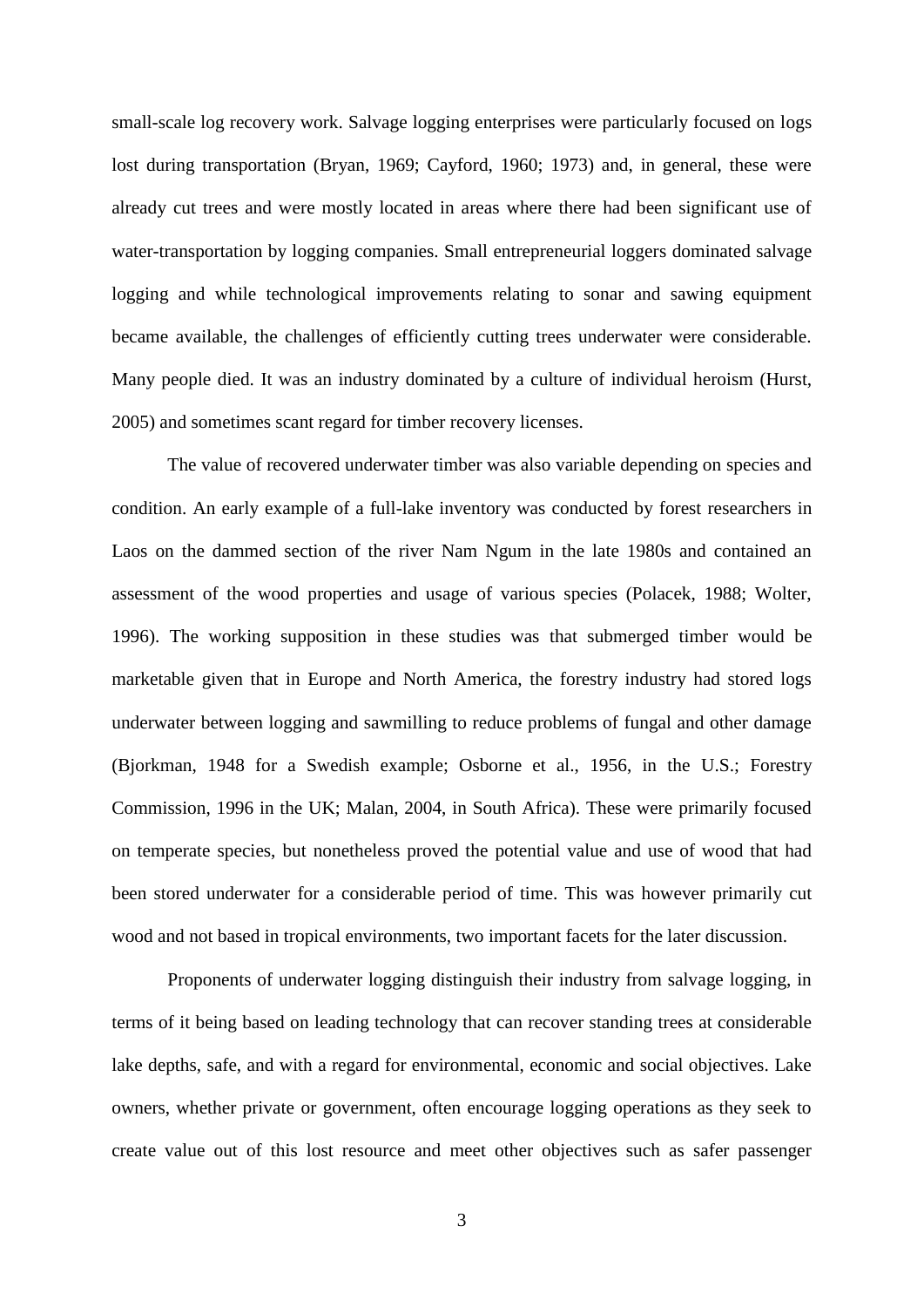transportation on lakes. The underwater logging industry thus represents a new innovation in forestry that has consequences for communities around the world and that highlights the emergence of the exploitation of new resources to meet niche and environmentally-friendly requirements in wood markets.

From a consumer perspective, underwater wood can be found in standard wood markets where it is relatively undifferentiated from other wood sources, but at the higher value end of the market it can be used to grow niche markets in instruments or quality flooring. It can be appealing through both a discursive value attributed to the story of how the wood was lost and rediscovered, and a material value that derives from, for some, better visual and acoustic quality of the wood. Underwater wood can thus be a distinctive product particularly if it happens to have come from a rare, mature tree that, if it were on land, would no longer be permitted for felling. This highlights the importance of stories about this wood in creating and managing the value of the market, an important component we argue in enabling the industry to create and meet financial expectations.

In this paper, we aim to demonstrate that the ability of capitalism to remake value from productive capacity (in this case, that of the dam) is driven as much by stories as it is by a purely rational economic logic. We draw on our personal encounters with key actors in the sector whose stories illustrate the different forms in which expectations for and of the industry are established and stabilized. Without the stories, underwater logging is simply another forestry operation like any other; rediscovered wood aids marketability that adds value to this commodity in a crowded marketplace. Consideration of the performativity of expectations thus needs to be at the heart of understanding why some capitalist natures are enacted while others are not. To illustrate this argument we first provide a literature review that explores the argument that underwater logging reflects a capitalist requirement of valuecreation, before moving on to examine debates in economic geography and sociology that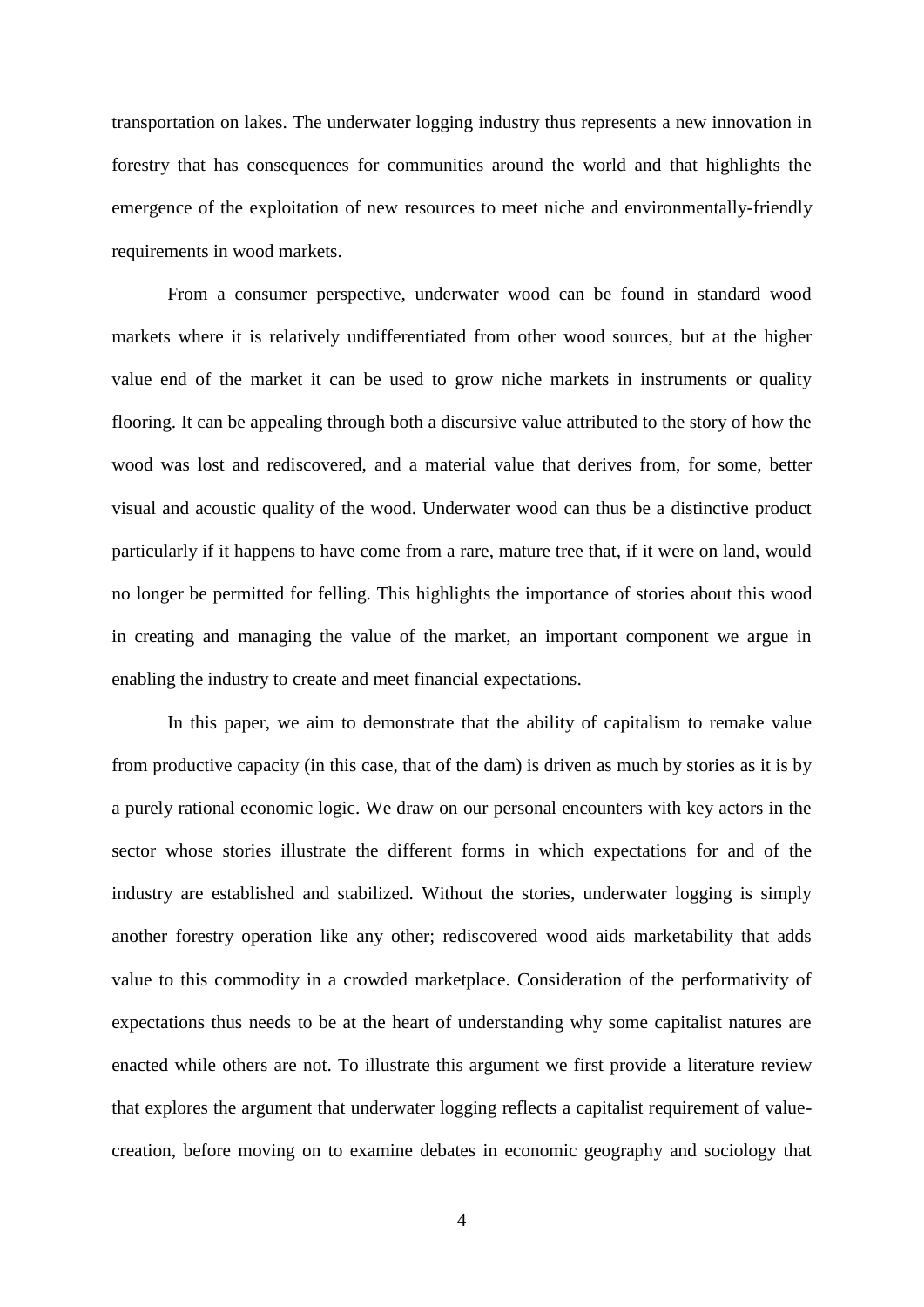have considered the role of expectations and discourses in shaping economic activity. We argue that there are three types of expectations that are important in underwater logging: first an economic expectation that is about the potential value of underwater wood; second how expectations need to be materialized through proving the usability and ecological suitability of the operations; and third how expectations are maintained through retaining control of the story-line. We conclude by suggesting that expectations are temporally and spatially specific, tying histories and futures together in diverse ways, that add to our knowledge of how innovations are enacted within resource-intensive industries.

### **2. Expectations and the forestry industry**

Planning for the future is central to the forestry industry with a production model that is based on planting trees in the present to generate a profitable yield in future decades. Plantation forests are organized around the economic logics of the forestry industry: investing money in ensuring that the best varieties are chosen, sufficient care is given to maximizing growth rates and there are efficient logging and marketing operation at the end of the cycle. Improving, intensifying, and accelerating the production cycle of trees as 'organic machines' (Prudham, 2005: 113) is central to enhancing financial expectations in the industry. Prudham (2005), further, demonstrates the importance of biotechnological interventions that enhance the commercial availability and profitability of timber. Yet as the critical literatures on sustainable yield forestry has demonstrated (e.g. Demeritt, 2001; Prudham, 2005; 2007), trees are not infinitely malleable to capitalist imperatives with sustained yield sometimes failing on ecological and, later, economic grounds. Expectations are thus at the heart of the forestry industry as efficient trees are imagined, researched, trialled and, eventually, enacted.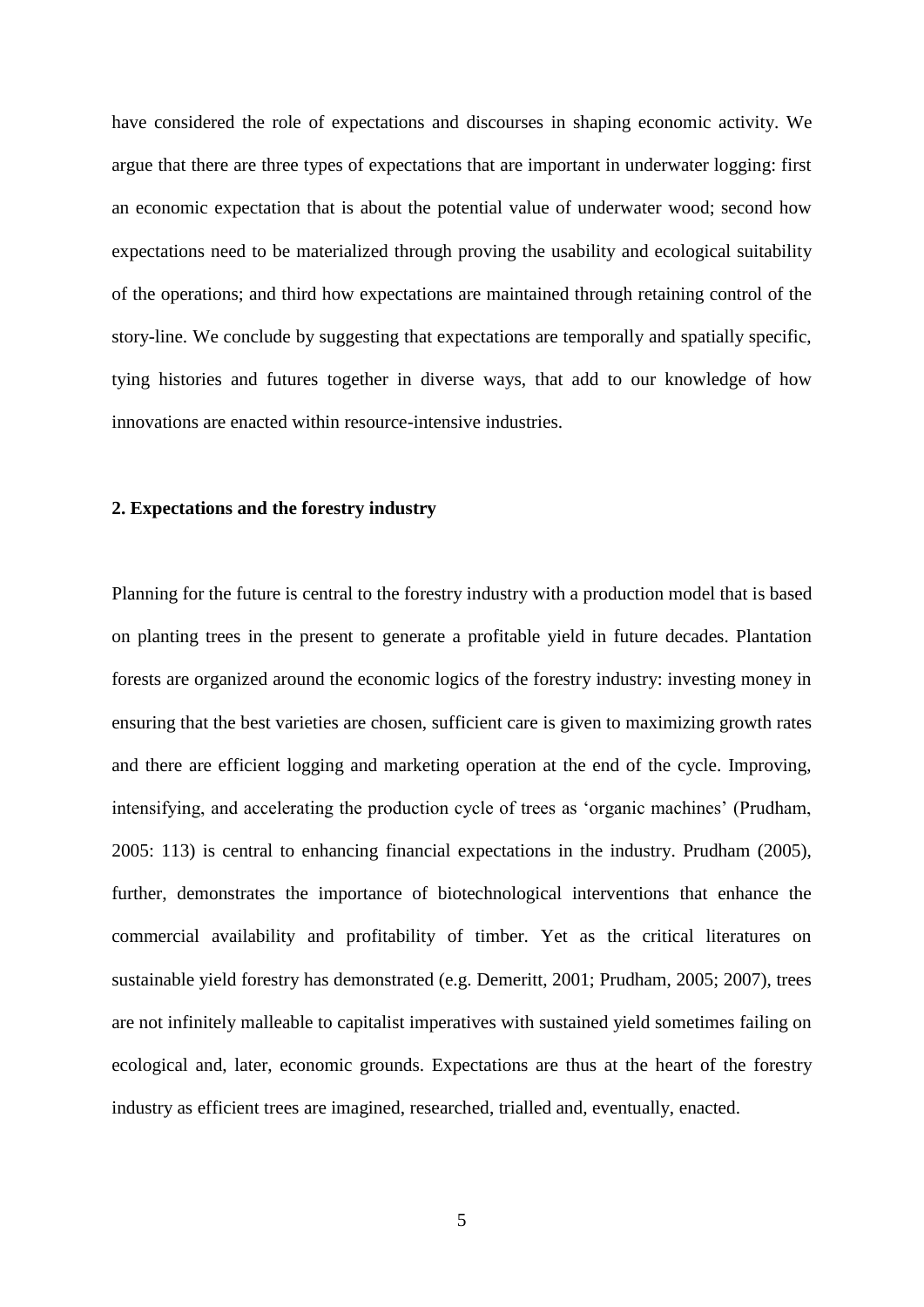The forestry industry highlights the importance of the time-spaces of capitalism as capital is tied up for decades in living organisms in anticipation of delivering future economic value. More broadly, Castree (2009) has argued that capitalism seeks out investment opportunities in infrastructure when surplus money is available, but that they often fail to deliver a satisfactory rate of return leading to a remaking of that capital in a different form. As he puts it: "Great splurges of fixed capital investment come back to haunt capitalism 25- 35 years later." (Castree, 2009: 51). Dam projects are an example of infrastructure that haunts capitalism, because they are often constructed in an era of capital availability (this was particularly the case from the 1950s into the 1970s) as a means to generate new forms of cheap electricity and sometimes ensure water availability. These projects had significant environmental and social consequences with displaced communities and with much of the insitu vegetation left standing when the land was flooded.

One such example of a large dam is the Nechako reservoir in northern British Columbia constructed in 1952. After removing First Nations people from their land, a private company reversed the flow of one of the rivers and created a new tunnel for the river. Mistakes in calculation, however, led to a large vertical drop for the river from the tunnel. The river was a perfect opportunity for a hydroelectric power plant so they built a dam and installed power lines across the coastal mountains to power a new aluminium smelter on the coast. Given that bauxite is not produced locally, the smelter also needed raw materials shipped in from across the Pacific Ocean. The dam itself resulted in a new lake within which were an estimated 15 million trees and several floating islands. At the time, the value of the timber for these trees was very low and they were simply abandoned in the desire to extract economic value from the water in the form of energy. The initial capital investment, however, proved to be rather less attractive over time not least because the primary justification for it,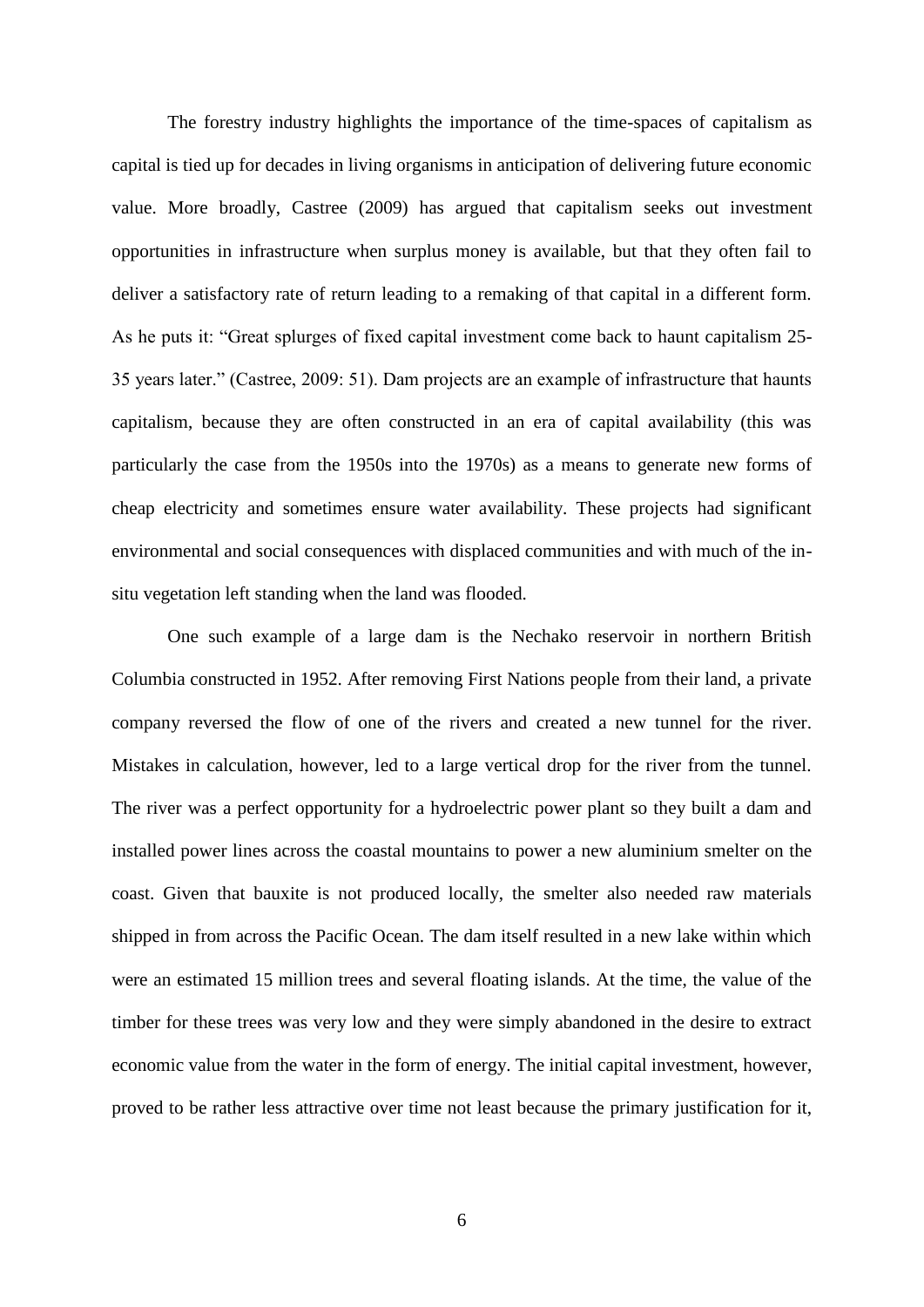namely powering the smelter, became less economically appealing. The capital investment began to look haunted to borrow Castree's (2009) descriptor.

In the 1980s and especially the 1990s, things began to change and a new investment cycle was started to accrue economic value from the dam. This was driven by a change in the economic value of timber, which soared largely owing to increased timber prices in the USA (Buongiorno, Chavas and Uusivuori 1988). The USA is the most significant market for Canadian timber, accounting for four fifths of all Canada's forest products (Canadian Forest Service, 1999). With increased prices and environmental concerns about deforestation, 15 million forgotten trees underwater represented a significant economic resource that was not apparently subject to environmental restrictions and concerns, and the reservoir owners, Alcan, pushed for the re-capturing of this lost value in the lake. This established a new productive circuit within the same infrastructure (the dam) to turn the environmental consequences of the initial capital investment into opportunities for new investment. This can be described as the remaking of productive capability in the same place, yet in an expansionary way (Castree, 2009). Capitalism finds new ways of making infrastructure resaleable in investment terms by profiting from the environmental consequences of the earlier production stage. This is not dissimilar to arguments about carbon markets as new investment opportunities for dealing with the pollution of former investments (Bachram, 2004), though unlike carbon markets, underwater logging is spatially fixed by the material presence of particular kinds of trees in particular lakes.

An economic argument about investment, however, fails to explain how and why underwater logging occurs in some places and not others, and why it is a relatively small group of entrepreneurs that dominate this market. Here, we argue, it is at least as much the stories, the romance, the allure of the industry that is as important as structural forms of capital flow in explaining the development of underwater logging. There are two primary sets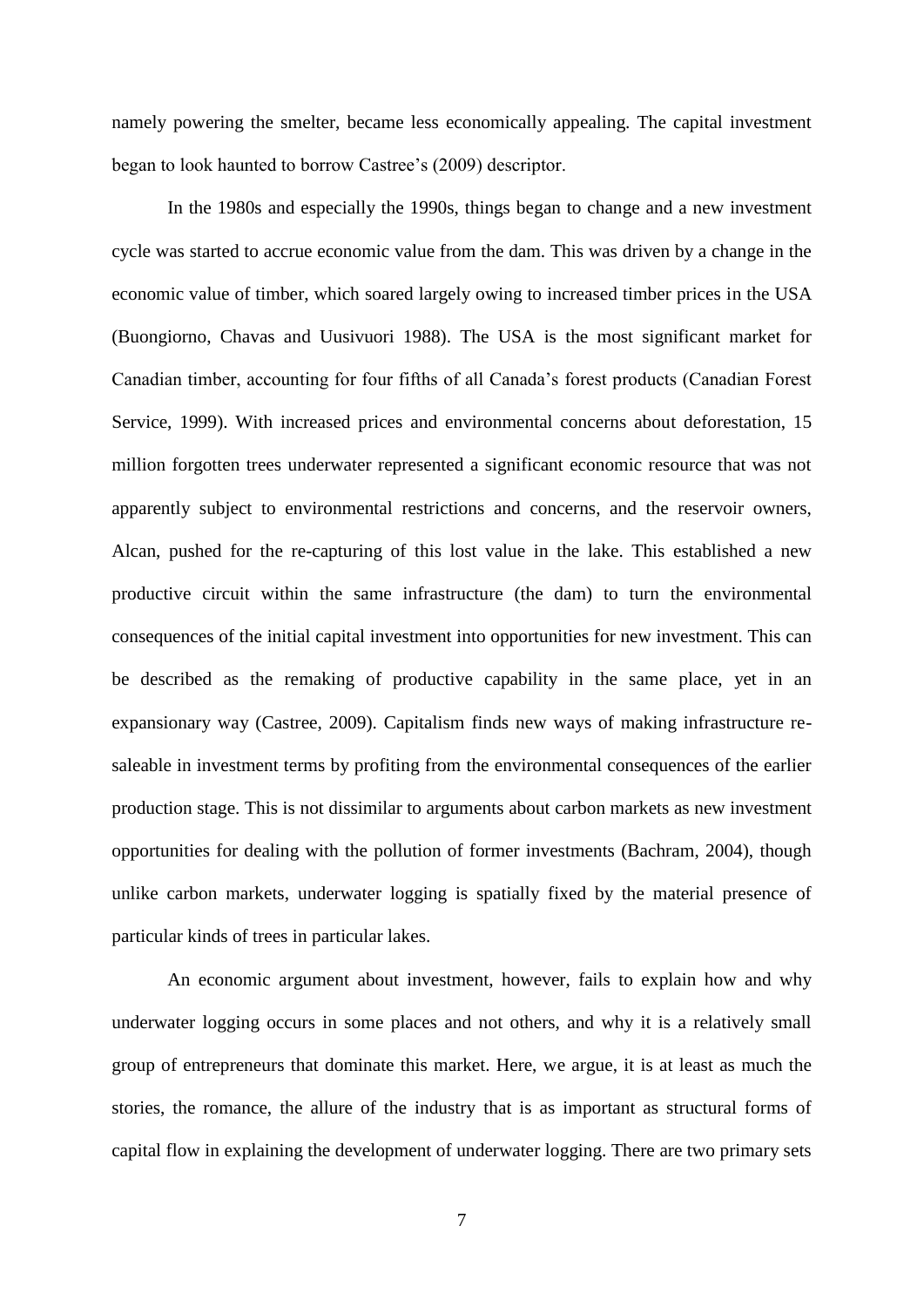of literature we draw upon to illustrate the importance of storytelling as part of the aspiration to create new investment opportunities from previous sunk capital. The first are the literatures in economic geography on the power of discourses in shaping flows of capital and the second are literatures in the sociology of expectations that highlight how future prospects are made actionable in the present.

In exploring the power of stories in shaping capitalist enterprise, it is instructive to turn to Thrift's (2001) paper on the power of attachment in establishing some enterprises as worthy of continued investment rather than others. Thrift argues that the 'new economy' that had been built around the Information Technology bubble was created by investors and stakeholders that became reality through the changes in management practice that were precisely aimed at performing a new economy. In other words it is a new market culture, a romance, that comes to produce the new financial circuits to these new economy businesses rather than the other way around (Thrift, 2001). These are circulating references that are materialized in practices. To draw upon a different example, de Goede's (2012) work traces the way in which certain forms of finance or type of account owners become labelled as suspected of terrorism. An initial suspicion is translated through risk management techniques as a certainty of suspicion that performs a distinction between acceptable financial transaction and one that might be for the purposes of supporting terrorism. By pre-emptively engaging in stopping suspicious flows, the category of terrorist finance is produced as the consequence of the apparatus of techniques and suspicions with material effects on account owners, charities and financial organizations (de Goede, 2012).

The argument that discourses generate material effects has been explored in the context of environmental sustainability too. Bridge and McManus (2000) for example showed how sustainable development rhetoric was taken up in the forestry and mining sectors enabled companies to present themselves as legitimate, environmentally-aware actors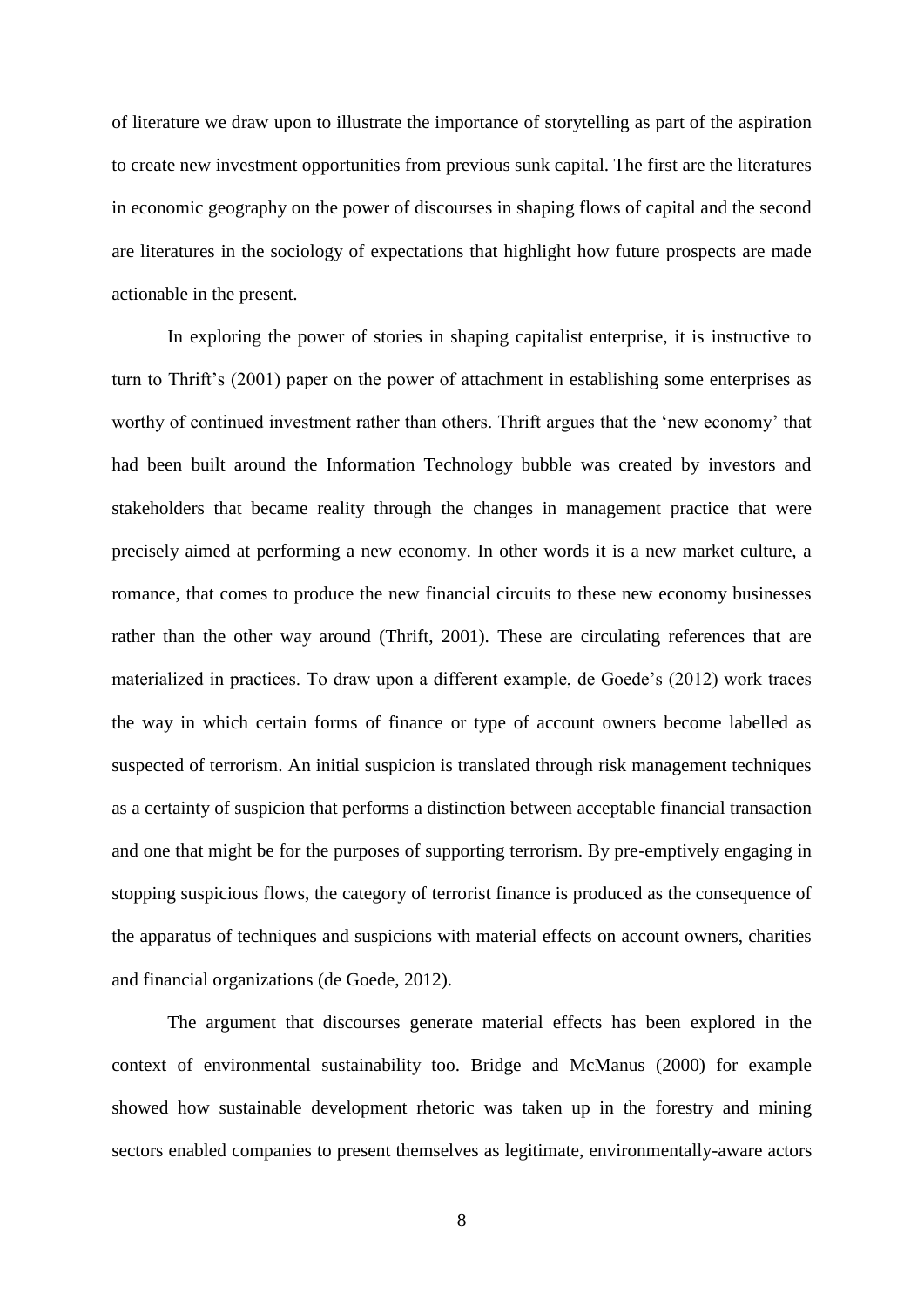that obscured the political and ecological implications of their activities. Discourses, thus, come to highlight some practices and obscure others with consequences for both the business and the environment. It can become what Luke (2005) calls a system of 'sustainable degradation.' Hammond (1991) likewise describes 'forestry management' as the pursuit of a set of regulations and interventions that have precisely enabled logging to continue. Discourses about sustainability thus are questioned as to whether they really enhance the triple bottom-line nature of organizations.

Equally useful for our analysis is the literature on the sociology of expectations. As Pollock and Williams' (2010: 527) summary of the sociology of expectations literature points out: "Promises are seen to be 'fundamentally generative' in the production of artefacts and knowledge." The expectations literature points to the constitutive nature of claims about the future in that they are frequently performative, enacting the reality they purport to merely describe. Brown and Michael (2003) discuss two processes in the creation of expectations: Retrospecting Prospects and Prospecting Retrospects. The former accounts for the way futures have previously been presented, while the latter explore the ways in which these prospects are enacted as futures in the present. Tracing this through cycles of innovation, Brown and Michael (2003) illustrate the context-specific nature of expectations built within networks of associations and patterns of uncertainty that have important repercussions for how some expectations become performative and stabilized, while others are exposed as hype or fail to achieve targets. Over time, a particular innovation can move between these outcomes. For example many biomedical innovations are stabilized for a while before being revealed as insufficiently profitable, as Mirowski's (2010) analysis of university start-up companies has illustrated. Expectations may also enact futures in ways that lock in particular kinds of models, networks, activities, and ideas. MacKenzie's (2003) work on financial markets is a good example of this, where models, formulae and technologies coalesce to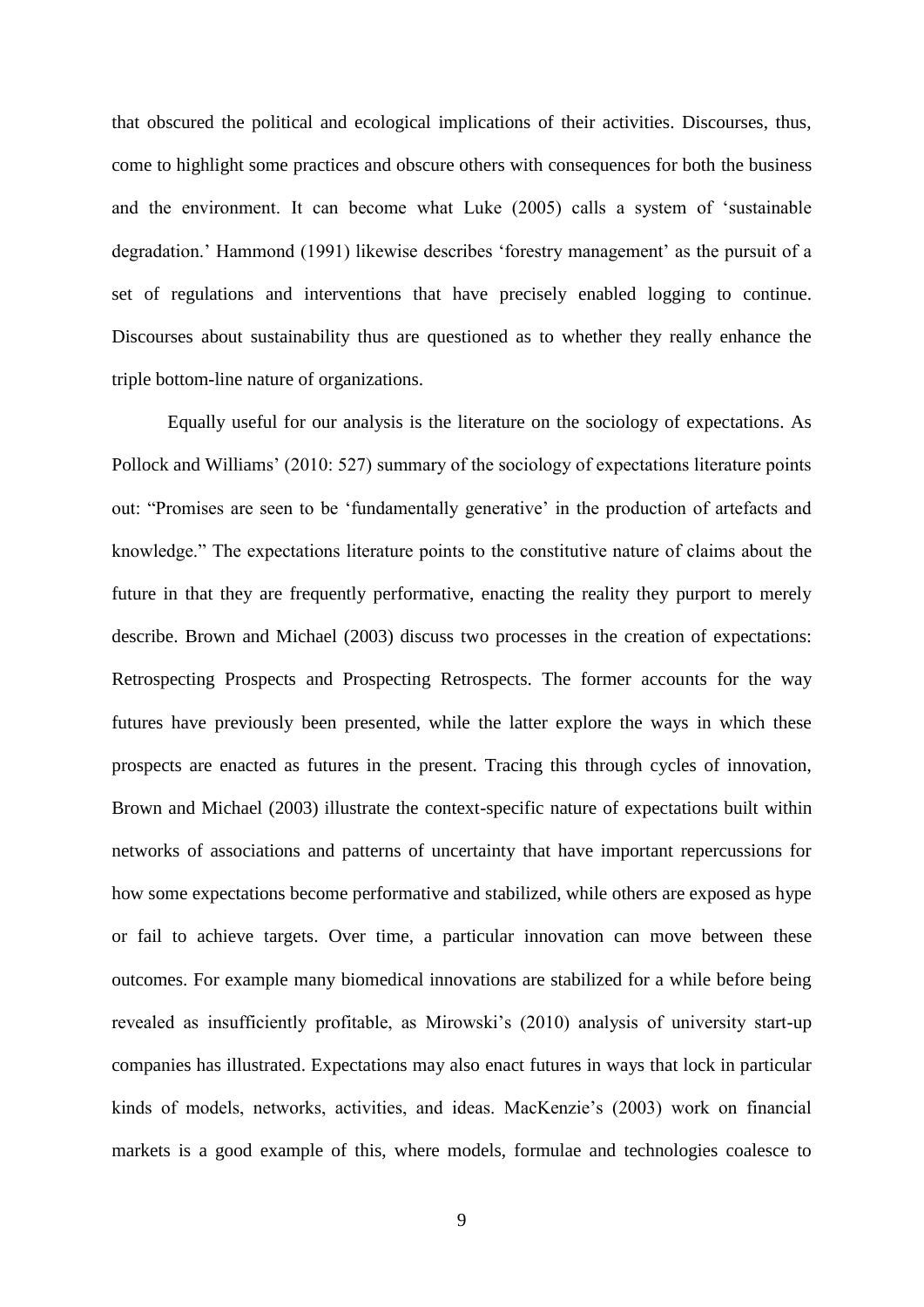generate the modelled financial market. The Black-Scholes-Merton pricing formula enables a particular kind of financial activity in the marketplace that then confirms the validity of the formula. Subsequently, however, the formula remains as a symbol of reliability and trust in financial actors despite the fact that it no longer matches the nature of trading in the market (MacKenzie, 2003). A certain expectation was established, performed, but remained in place despite a seeming breach in its ability to explain the empirical data. Over time, then, expectations morph into new forms, but may or may not decline even if they are revealed as hype or misaligned with reality. There is thus a temporal component to expectation.

The spaces of expectation are equally important, though much less well examined, and Milne's (2012) work has been most useful in beginning to construct a geographical approach to expectations. Milne (2012) calls attention to the place-situatedness of biopharming, in which places shape and are shaped through these future imaginaries. Milne suggests there are three geographies of expectation present in bio-pharming: geographies of hope, concern and control. Hope is displayed in the ideal of translation of laboratory work to a broader medical intervention. Concern, on the other hand, points to the risky geographies as field trials lead to local resistance or new diseases create issues of containment. These inspire needs for geographies of control, that is that new biopharmaceutical futures emerge in controlled spaces (Milne, 2012). Promise, therefore, is geographical in that purveyors of expectations must both manage current spaces and discourses, but also act to create new future geographies to manage and enhance those expectations. Along the way places are described, imagined and transformed (Milne, 2012).

Returning to Castree (2009), important research questions arise about how the timespaces of capitalist enterprise mesh with these geographies and temporalities of expectations. How are expectations produced within the context of capital availability at particular times in particular places? Is there a higher propensity to hype when capital is readily available and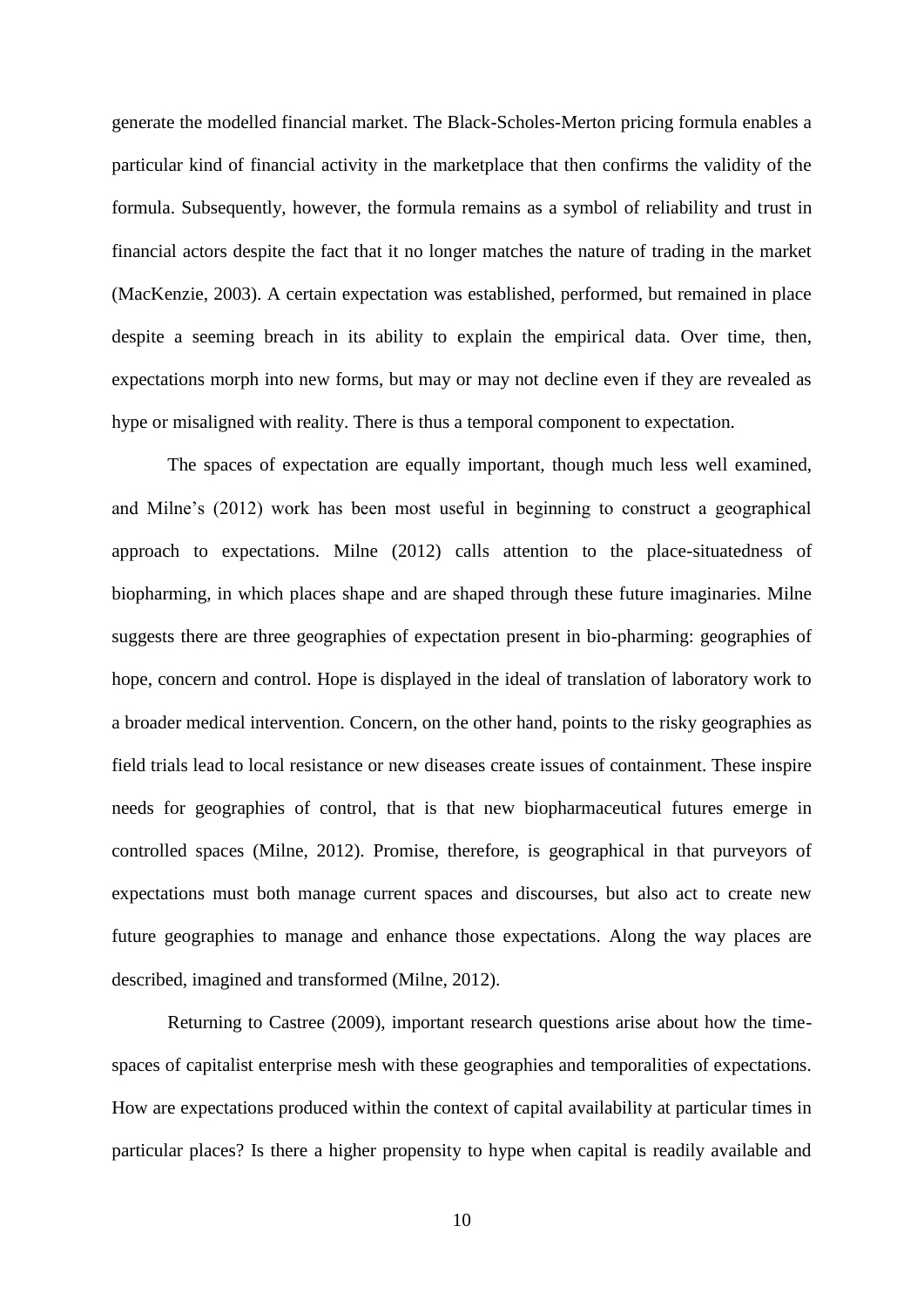what impact does this have on the performativity of particular expectations at particular times? How are past capitalist legacies (the retrospecting of prospects) tied into these future aspirations and how do the discourses about the future become financially actionable in the present? Economic expectations have come to shape the forestry industry, whether through enhancing yield rates, a material engagement to produce future value quicker (Prudham, 2005), or developing and then enacting the idea of an environmentally-friendly consumer desiring environmentally-friendly wood (Kortelainen, 2008). While this paper cannot offer answers to all of the questions posed, it suggests that expectations not only stabilize discourses about the future and profitability, but also must manage material constraints and opportunities deriving from the past and present relations of capitalist enterprise.

## **3. The Underwater Logging Industry**

Underwater logging emerges through a set of contingent, interconnected processes that emerge from the construction of dams and reservoirs through the 1950s and 1960s in particular when trees were often left *in situ* when the area flooded. Industry experts estimate that there may be as many as 300 million trees submerged in reservoirs across the world (Crockford, 2008, based on an industry report from 2004). This represents big business considering that many of these dams resulted in prime forest cover being flooded; forests that would often be strictly regulated for loggers if they remained on dry land. While dam construction continues, especially as countries in South East Asia expand hydroelectric power facilities, the amount of flooded forest continues to grow, but it is increasingly likely that, unless pressed for time, a company will remove the trees prior to flooding.

There are diverse types of economic operations involved in recovering wood from lakes and rivers. Handloggers traditionally operated as individual operations where trees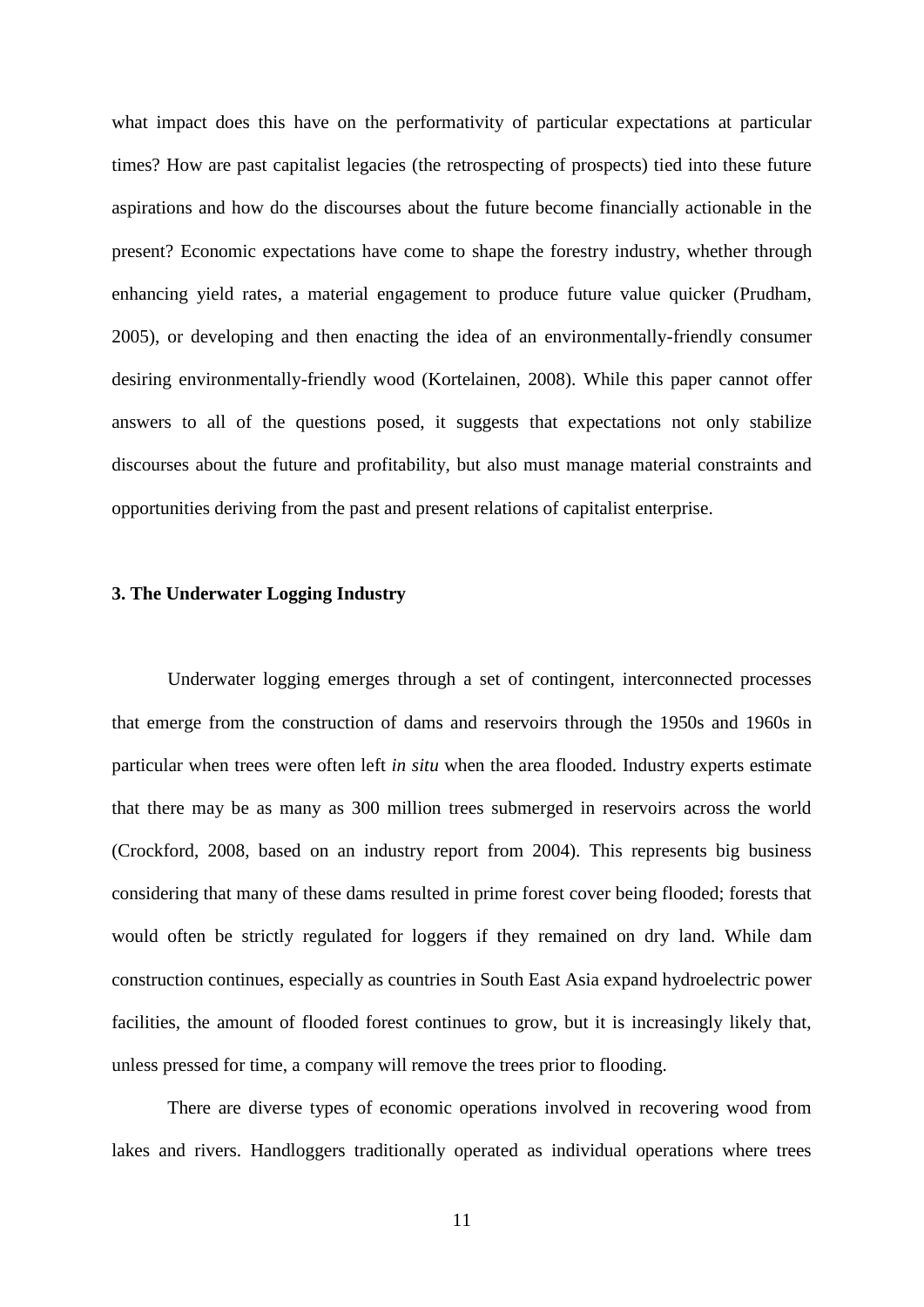would be cut down on steep slides near a valley and tipped into the water to make the recovery process easier in taking wood to the marketplace (Jackson, 1974). Salvage logging is generally conducted by small organizations or individuals and is focused on recovery of already cut trees and logs that have fallen from boats or have been otherwise abandoned. Sometimes divers use saws to cut standing trees underwater, but it is often difficult to do this by hand and it can be a slow, risky process. An early example of this type of activity occurred in Lake Tucurui in Brazil where the reservoir owners contracted with a local organization in 1989 (although unofficially an operation had been running since 1987) to remove the trees (Brooke, 1990). Underwater loggers define their industry as distinctive based on the fact they have the technology to cut the trees underwater. While salvage logging is performed on the banks of lakes throughout North America and in other places around the world, underwater loggers have been concentrated in British Columbia. This clustering can only be explained by a set of contingent factors, not least the close proximity of a Canadian naval technological industry through which submersibles could be sourced, a long history of unusual forestry operations to recover wood, the pressure to explore non-traditional sources for mature timber, and finally a network of people that have an attachment for the region.

Since the initial projects in the mid-1990s these Canadian companies have sought partnerships and opportunities in countries around the world including Ghana and Panama, although they have developed no major operations in other Canadian states (although salvage loggers operate in Ottawa) or in the United States (where legislation in some states prevents reclamation of lost wood). This appears to be driven by the greater economic value presented by tropical lakes and the opportunities for the industry to engage in triple bottom-line projects that achieve sustainable development objectives. Clark Sustainable Resources Development (CSRD) for example, while headquartered in British Columbia had its primary focus on Lake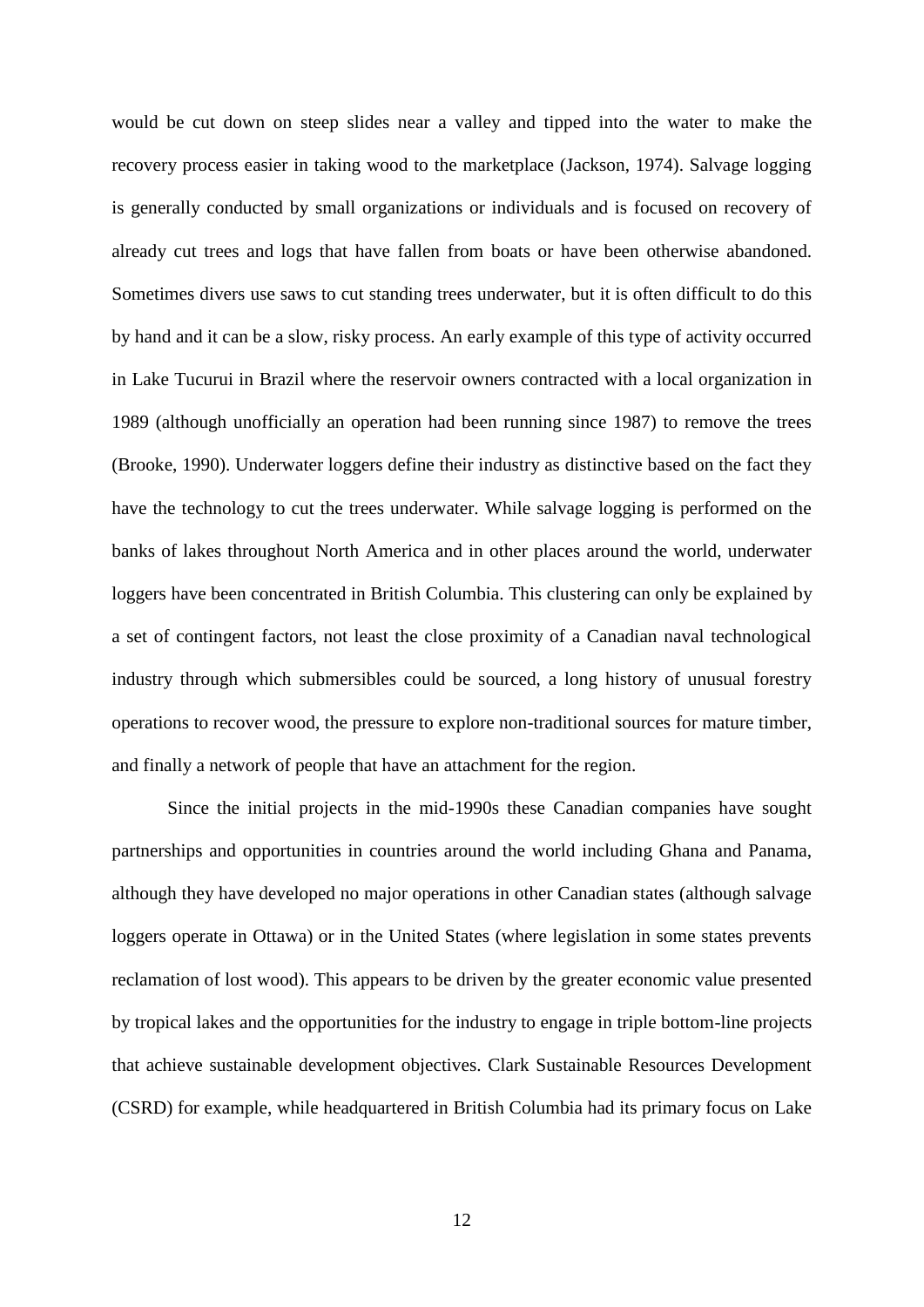Volta in Ghana. The company's staff have personal and political ties that enable direct working relationships with people in Ghana.

There are variations amongst underwater logging companies, with some focused primarily on technological development while others look to manage resources, with some engaging in operating underwater logging contracts on behalf of other corporations or governments while others stake control of the whole process from resource to harvesting to sales. Probably the most contentious aspect of this is the ownership of the resource. In the case of the Nechako reservoir in Canada, the project was effectively co-managed with the reservoir owning company, the underwater loggers, the British Columbian government and the First Nations community working together. In many of the tropical countries, particularly in the early stages, it has been a bit more 'wild west' (as one company director described it) with some companies owning resources and others operating contracts. Some companies wish to distinguish themselves from a legacy of Canadian 'gold-stakers' in resource industries, while others see the ultimate value of the company as being the ownership of the logging concessions. The industry is thus diverse in approach, but regardless of the specific ownership of wood, there is a consistency in discourses of economic, social and environmentally sustainable practices with all companies claiming they strive to achieve these goals as part of their operations.

The research for this paper was conducted during the period of 2008-2009, updated to include industry changes in 2010. It involved extensive secondary data research (newspapers, industry documents, proposals, research reports etc), including research in the Canadian Ministry of Forests Library in Victoria B.C. and the Imperial Forestry Institute Library, University of Oxford. This was supplemented with nine interviews with individuals involved in the industry, including the primary industry participants based and interviewed in various locations around Vancouver Island, B.C. Key informants were located through Internet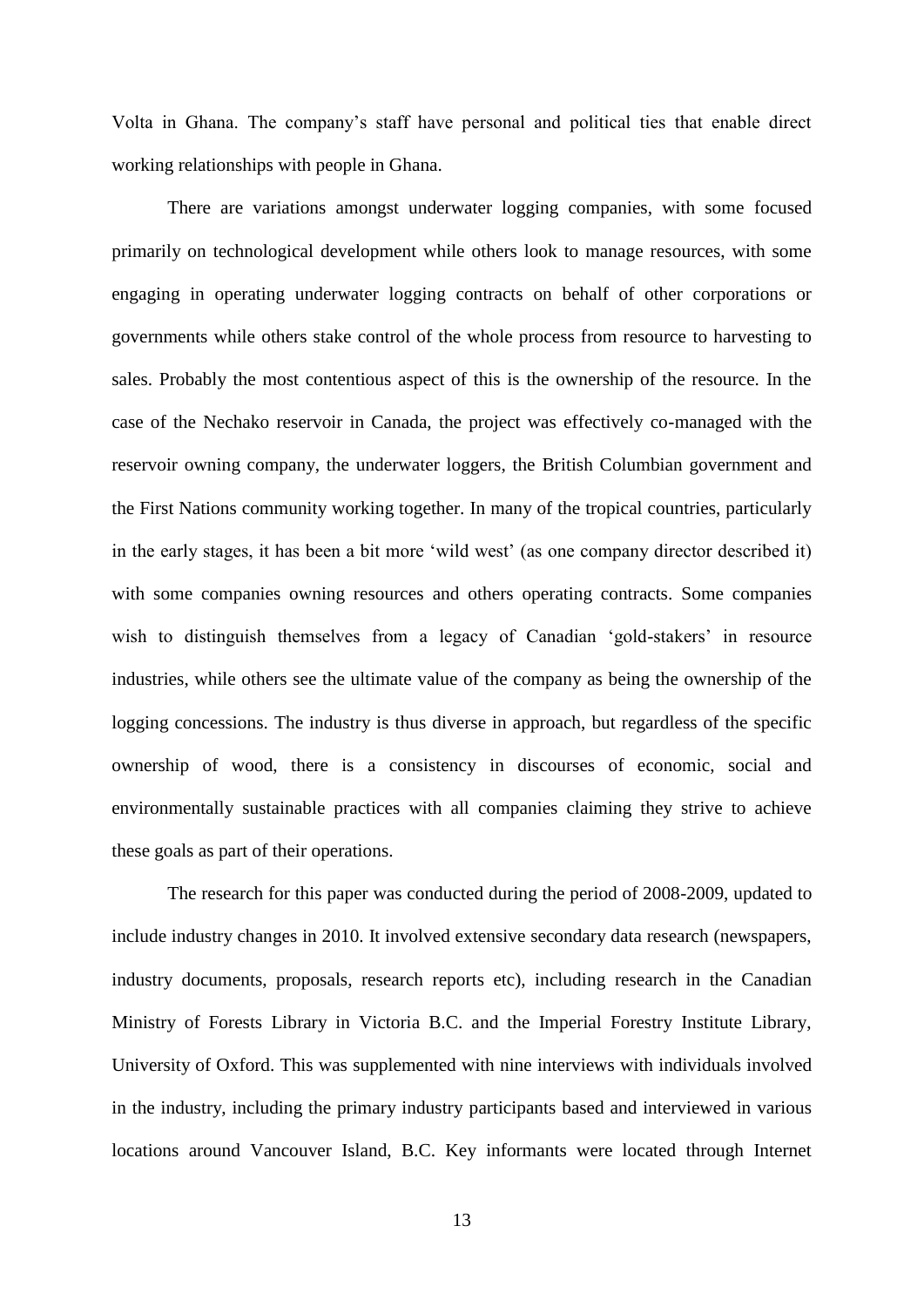research and semi-structured interviews were conducted to seek more detailed accounts of stories that were revealed in the secondary research. The research was therefore focused on the individuals and companies leading the industry rather than exploring the individual social and environmental aspects of particular projects. The quotations from the interviewees have not been tidied up grammatically and the participants are referred to in generic terms rather than their formal or company title that would often give away their identity in such a small industry.

### **4. Underwater logging expectations**

The marketability of underwater wood is central to the creation, maintenance and fulfilment of expectations of the future value of the industry. In this discussion, we pursue three angles through which to discuss the power of expectations in shaping the financial flows to the underwater logging industry. We argue that there are three kinds of discourse at work in the industry. First, we explore the financial expectations for the industry suggesting that these emerge through a combination of being of known marketable value, but also a product of unknown values. Second, we suggest that expectations for underwater logging, inasmuch as the unknown becomes generative of action, requires the management of the materiality of the activities whether through asserting the manageable biological properties of underwater wood or the impacts of logging on lake environments. This stabilizes discourses against risks of hype or critique by proving the material deliverable of underwater logging as an investment product. Third, we examine the way expectations are maintained through control of the storyline such that the industry remains in charge of marketing the wood rather than losing the power of the storyline in mass marketing the product. Distinguishing these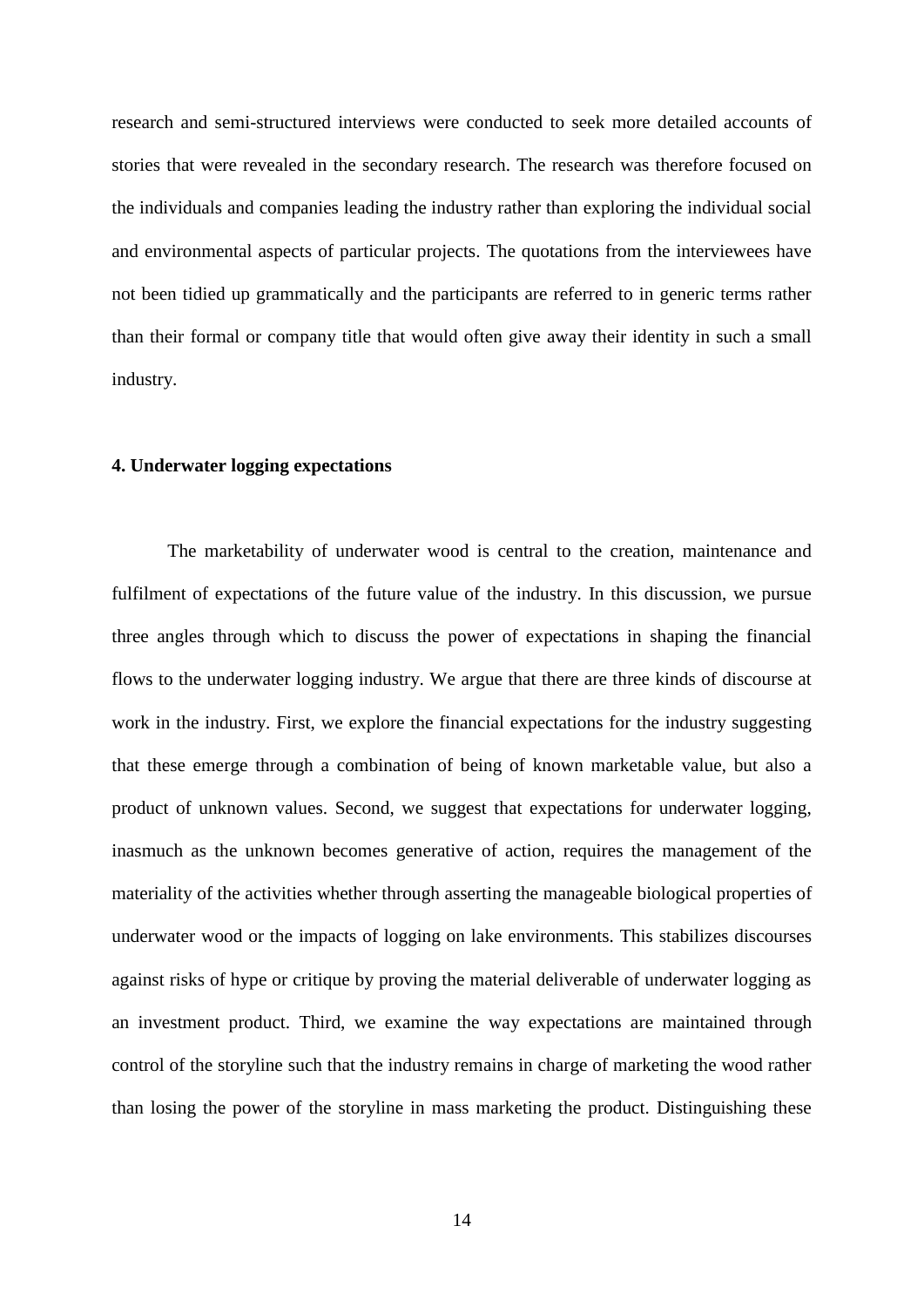expectations points to the importance of specifying the types of discourses and practices that come to enable some expectations and disable others.

# **4.1. Creating unknown value: "Unknown wood is just an opportunity"** <sup>1</sup>

Of prime importance in developing a new industry and creating a new market is attracting financial capital investment. This might be considered to be primarily a case of generating an expectation of financial return. In the less technology developed salvagelogging field, the majority of operations are small family firms with relatively few scalable business opportunities. Hurst (2005), for example, details the accounts of individual loggers struggling with trotlines<sup>2</sup>, gloomy water and mud to recover cypress logs in southern Georgia. Significant risks attend the recovery of underwater logs especially given that the profit margins may be relatively small, but the story of the recovery of lost wood is enrolled as a discourse that invests the operation with the promise of financial profit. As Jeffrey Schwartz, at the time Chief Financial Officer of a salvage logging company suggested, "This (company) has been a half a breath away from death many times, but it was such a great and romantic idea that no one wanted it to fail." (Cited in Smith, 2000). The discourse of rediscovered wood is as central to investment as any specific profit ratio of capital; stories come to shape the flows of capital (Thrift, 2001). Clearly there are limitations to this generosity given that underwater and salvage logging companies have failed, but these great, romantic discourses are central to the ability to attract capital investment. They need, however, to be allied to an empirical grounding i.e. while the story attracts initial interest, full project finance depends on an analysis of costs and profits, whether the value of timber in a lake outweighs the costs of recovery.

<u>.</u>

 $1$  Quotation from an interview with an underwater logging company director.

<sup>&</sup>lt;sup>2</sup> Trotlines are fishing lines with hooks often set across the width of a river channel. They are sometimes illegally set and not always monitored, so in murky environments can easily entangle humans as well as fish.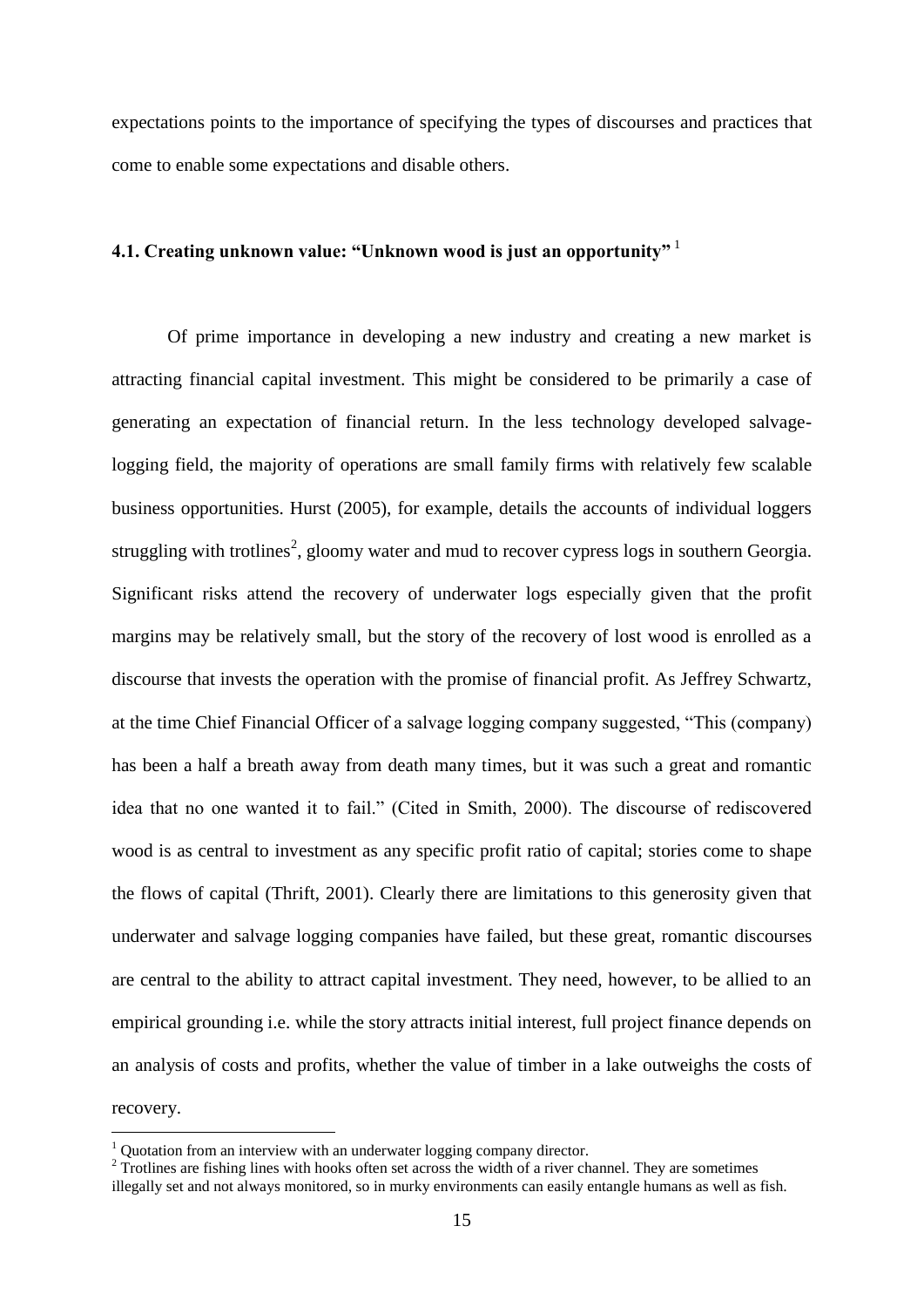This is particularly the case for underwater logging given the expensive equipment required for timber recovery and the questions about the preservation and quality of the wood. Companies seek to create expectations of future timber volumes and profits to enable capitalization of their proposals. Early projects in British Columbia however suggested that the financial success of projects was by no means guaranteed. In a report produced by Bluewater Marine Services Ltd. for logging operations in Kinbasket Lake, their financial analysis suggested that the merchantable timber quantity in the first year of operations would generate an average of \$50.60 per cubic meter, compared to the cost of the operation of \$87.15 per cubic meter (Bluewater Marine Services Ltd., 1997). While enhanced logging efficiency such as that provided by the patented Sawfish technology developed by Triton would bring down the cost of operations, many companies explored alternative locations where the value of timber could be much higher. This has irresistibly drawn companies towards lakes in tropical regions such as in Brazil, Ghana, Malaysia, Panama and Thailand. Here the story of recovering lost wood is allied to a story of the exotic tropical timber in producing value.

One of the interesting rumours in the case of Lake Volta, Ghana, was the expectation created by some within the industry (although interestingly not directly by the company involved in the project) that rare and valuable timber had been discovered. References to extinct teak found in Lake Volta circulated through the industry, although forestry surveys suggest that if there is any teak in the lake, at most this would be young trees in plantations that had *introduced* teak to Ghana. Another possible source of the rare timber story may be the presence of the species *Talbotiella gentii* that has particular conservation interest (see Swaine and Hall, 1981) or mahogany (*Swietenia macrophylla*). What matters is that rarity or exoticness comes to symbolize economic opportunity in a market where some tropical timbers are already highly valued and sought after. Expectations for underwater logging are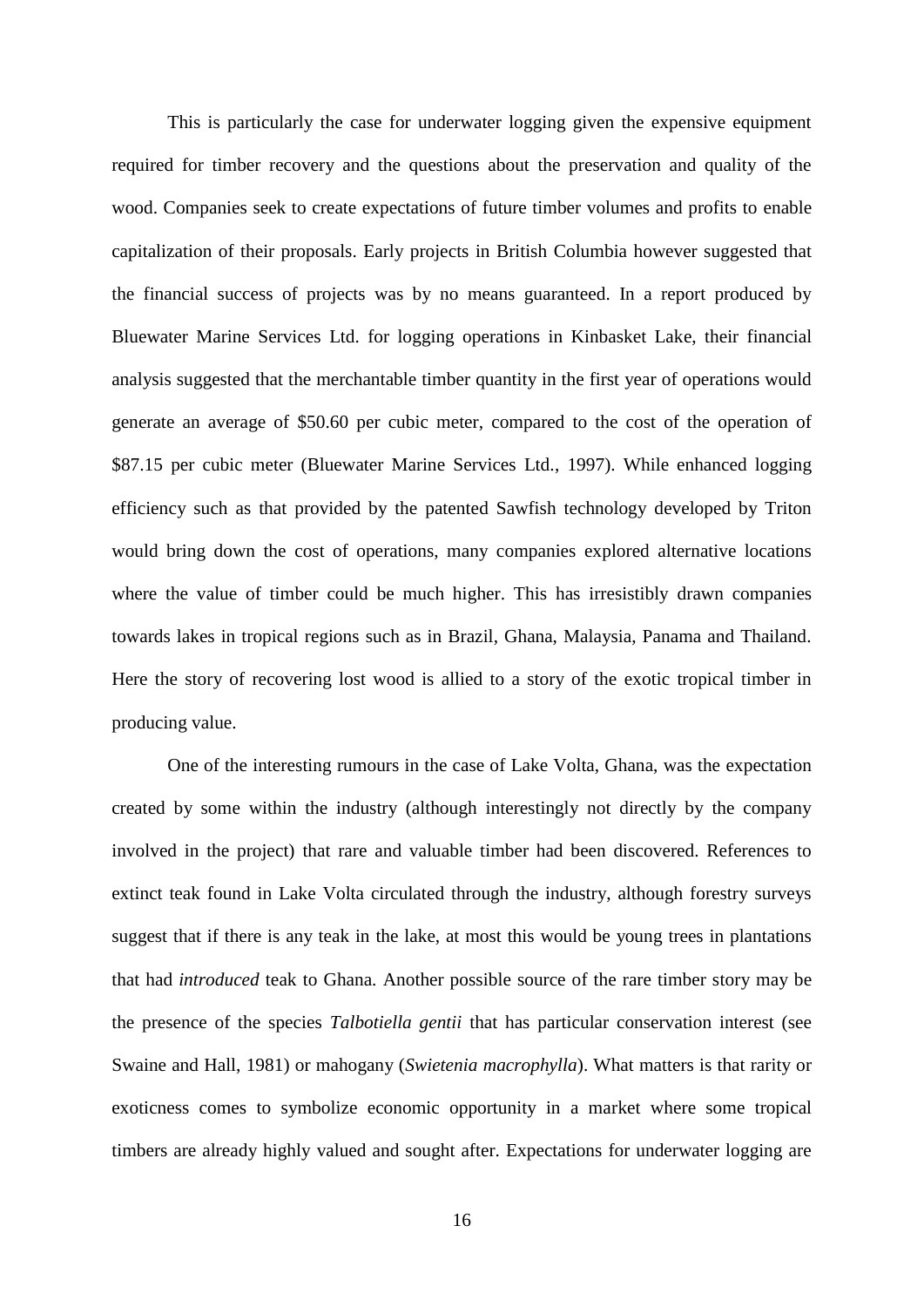thus enhanced by the whispers amongst the prospectors; indeed formal denial of a story would only serve to heighten suspicion that something special has been found. This is where expectations can quickly turn into hype. Inasmuch as hype can be constitutive, enabling action in the present by rapidly generating large amounts of capital investment, it can quickly turn to disappointment when that economic value is not realized (Brown, 2003). Given that it can take 20-30 years to clear a large lake, the possibility of the presence of a rare timber will not be extinguished in the early years of an operation.

Does this mean that *any* expectation can be constructed and capitalized? Brown and Michael (2002) suggest that scientists have increasingly moved from an idea of authority to one of transparency in their dealings with the public, replacing a culture of trust in science with an open display of the workings involved in scientific enquiry. Similarly underwater logging companies requisition scientific reports to provide independent estimates of timber volumes in particular lakes. In other words expectations must be transparent and cannot be completely detached from the materiality of scientific reports, datasets and archives. Pure hype will be exposed as such. At the same time, surveys of possible underwater lake resources have both the qualities of being fixed, quantitative estimates and open to divergent interpretations. The uncertainties are significant and while this may be thought to disable investment, it is equally productive of enhancing expectations. The extinct teak case is a good example of hype that has been spun out of a report which indicates a very small possibility, but a possibility nonetheless of certain species being present in the region. Rather than establishing accuracy then, reports establish credibility and a reliable (i.e. independent) approach to constructing estimates. What are the major challenges for reports of timber volumes in lakes? This can be broken into two types: firstly the quantity of timber available and secondly the species present.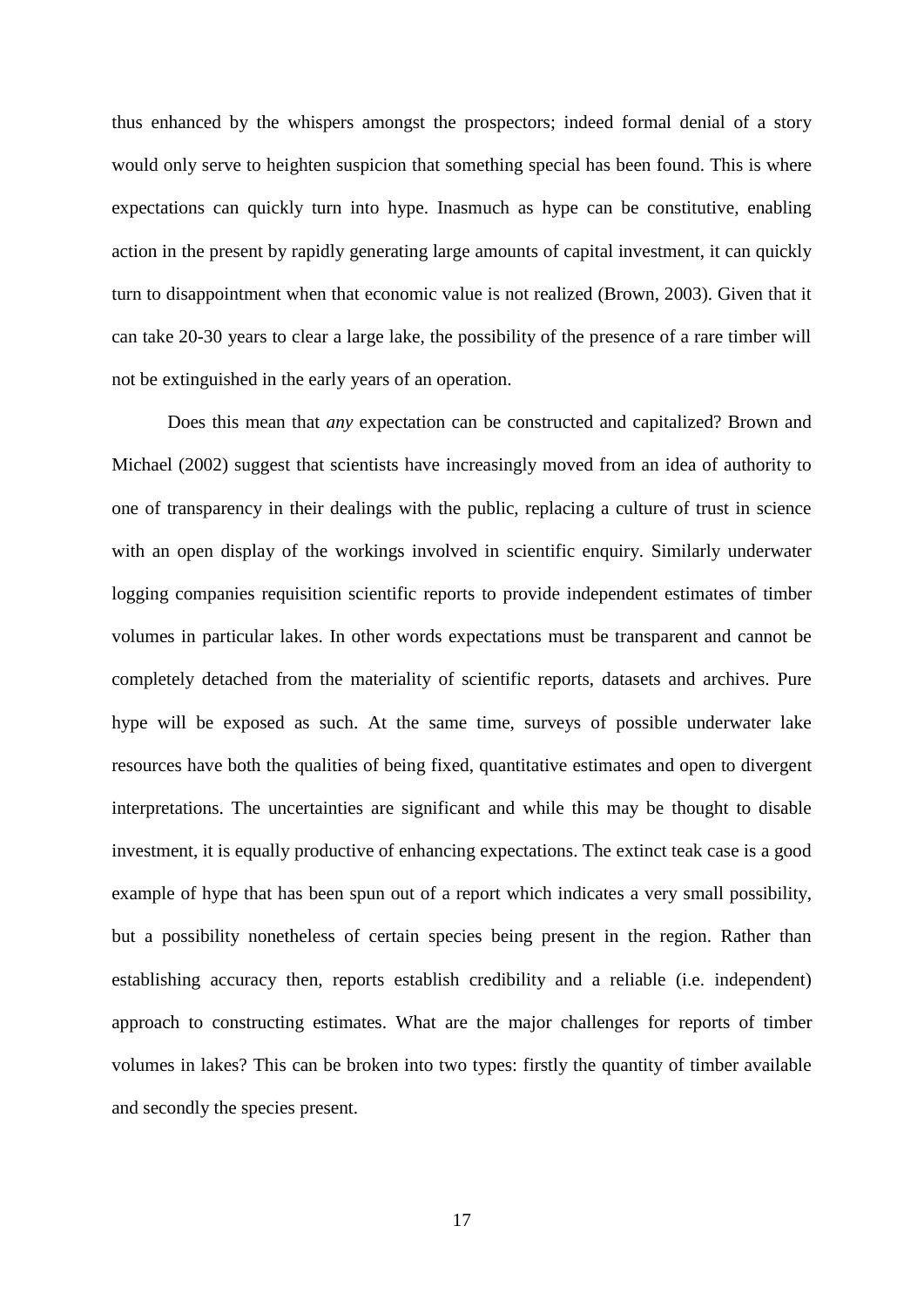The quantity of timber available to extract is vitally important to the financial sustainability of the underwater logging company. Some salvage logging operations use digital side-scanning sonar equipment to reveal where logs are in the lake, but this only reveals possible harvestable logs and without a time-consuming large scale survey it provides only limited spatial estimates. Underwater logging companies have in some cases chosen to produce rough estimates and/or hire researchers to produce more statistically precise estimates of the lake timber volume extracted from archival sources. This was central, for example, in constructing a business case for the project in Ghana, but this is not a straightforward process. As a forestry expert told us, the historical surveys have weaknesses in identification of vegetation type, especially when it comes to boundary areas (e.g. between savannah and dense savannah), problems relating to the trustworthiness of observers including isolated pockets of trees, and subjective interpretations of landscapes. Ecosystem classifications are political because they also act to re-make those landscapes (Helford, 1999) and here classification becomes critical to estimating species numbers as photographic patterns are digitized into maps of ecosystem types. Photographs such as those reproduced in Figure 1 thus act as representative indicators for particular areas, but they suffer from the fact that foresters often took them to record an interesting species rather than a panoramic vista. Other historical records can be derived from statistical surveys of trees. Surveys from the air enabled overall stock and ecosystem types to be established, but they failed to differentiate species as clearly (Adey, 2010). Other land-based surveys, for example, one published in Douglas (1948) highlights that much of the Afram Plains, now submerged in Lake Volta, was covered with savannah vegetation rather than closed forest, suggesting that timber volumes may not be especially high. There could, however, have been clusters of closed forest and various forms of woodland and Guinea savannah. This is likely to be the predominant land cover type in the area of Lake Volta according to maps of ecosystem types (Oppong-Anane,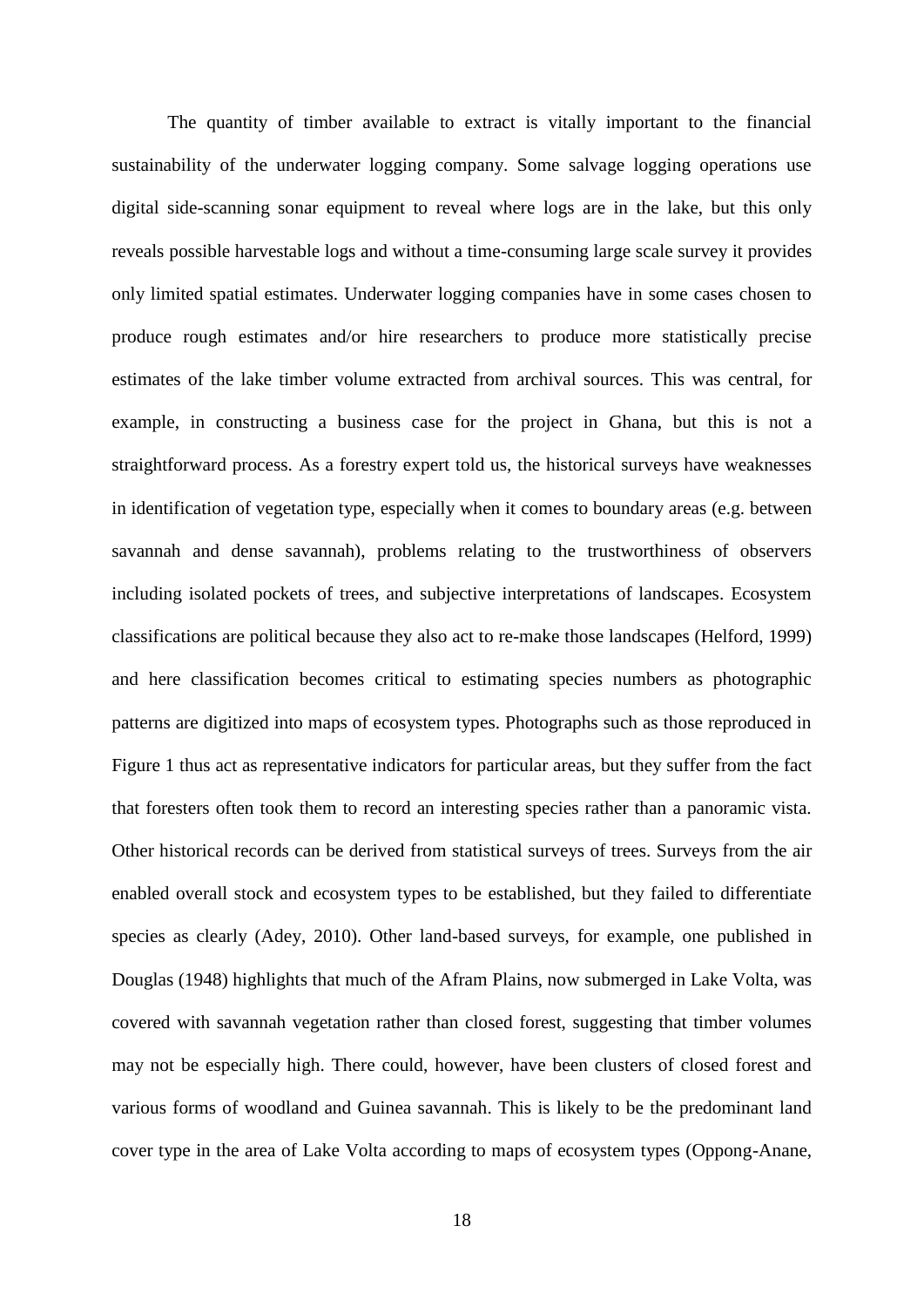2001). Logging companies also make estimates based on biological grounds such as the likelihood that trees near former riverbeds, for example, would be larger as they would have had a higher nutrient quality.

Secondly, the species mix is also important to financial expectations. Agreements with governments mean that many underwater logging operations have other social goals to achieve in the removal of trees, for example improved safety for boat transportation, so all trees will be removed and thus the species mix of trees is often declared to be unimportant. Company directors would frequently state that they will sell whatever timber they discover "whether it's incredibly rare and incredibly expensive, or whether it's fairly common, our goal is to price at the market price." (Underwater Logging Company Director). This quotation, however, hints at the potential range of values in particular the *incredibly* expensive, rare timbers. It would therefore be somewhat naive to think that species mix is totally unimportant to these companies. It appears that by finding a use for all timbers and basing economic models on the use of all kinds of timbers, companies are trying to play down the risks of hype. The species mix in a lake, which is not made visible through sonar equipment, but can be revealed to a limited extent by the historical resources, has the power to shape the expected financial value of a lake.

The statistical interpolations derived from these raw data, necessary to predict broader patterns where there is no direct empirical data (which may be a large percentage of the area), add another layer of uncertainty. Expectations for attracting capital investors to the company must be built on verifiable evidence rather than completely fabricated guesses. The report on Lake Volta in Ghana is not designed to be a factual representation of timber volume as such, but rather a methodologically valid one; it helps constitute the market to engage the investor as MacKenzie's (2009) work noted in a different context. Accuracy is not invoked, because there is no empirically verifiable way of testing that. The focus is on reliability incorporating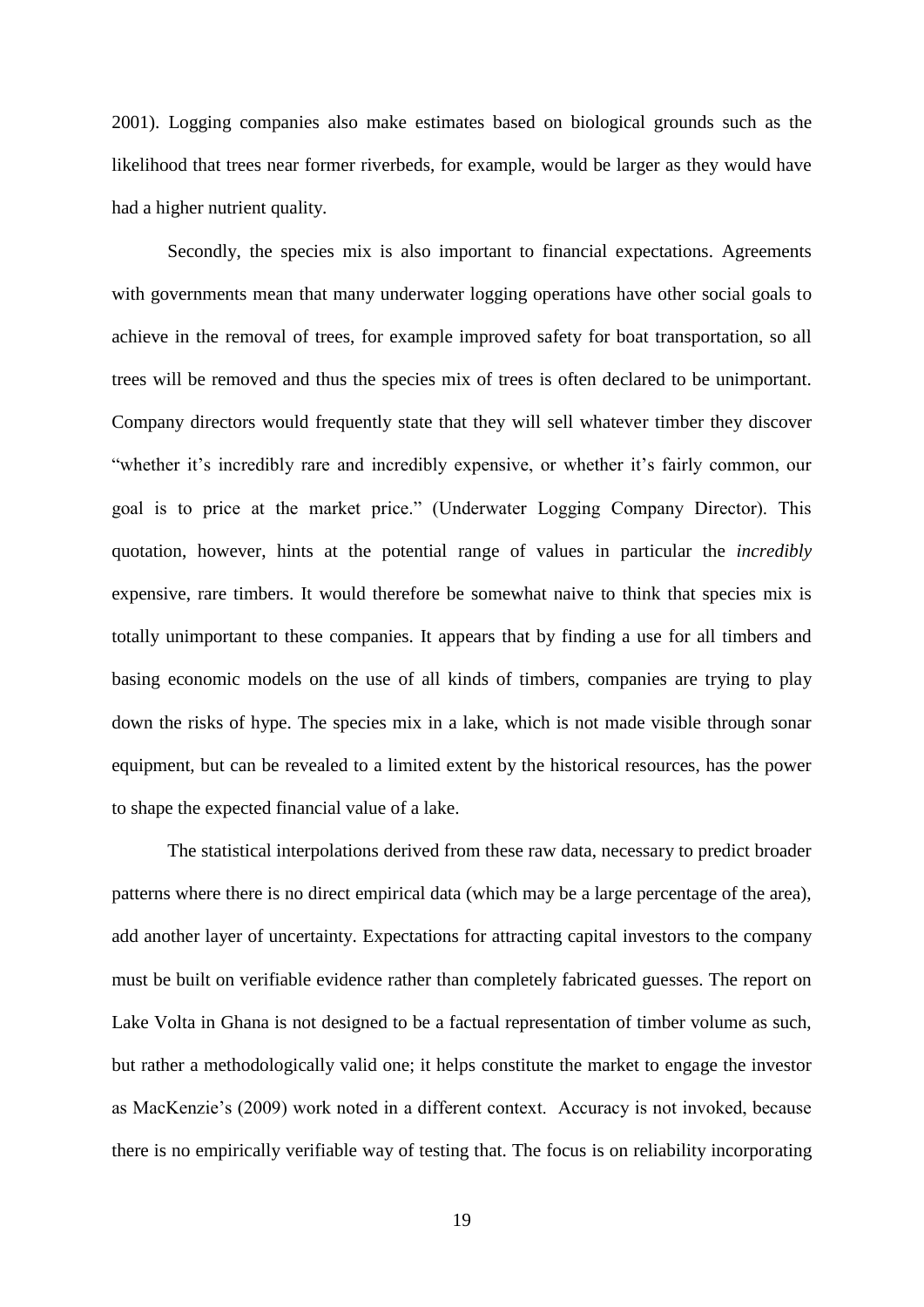both the reliability of the estimates based on historical surveys and the reliability of the statistical processes to calculate the timber volume. This reliability and, in some cases, the presence of an independent scientific assessment provides the investor with rational reasons for investment. This expectation is what enables the company to begin harvesting. The archival data reports thus become generative. Without a strong expectation of return, the company would find investment difficult, and the lake would in all probability remain unharvested. The expectations, assuming the reliability quotient given by the statistical analyses of historical resources, can only later be contested during the timber extraction stage, a process that may take decades to complete for large lakes. In other words, there are limits to realizable expectations.

### **4.2. Stabilizing unknown materials**

Creating financial expectations of underwater logging depends on the archives and the story to aid capitalization, but it also relies on the malleable materialities of wood. Wood that has been underwater for a considerable period of time may decay or may have different biological properties that can diminish or enhance the quality of the material. Likewise underwater logging companies have to confront the materiality of lakes and lake ecologies that may be transformed during operations to recover the trees. Expectations are challenged by the material properties of objects and these objects must thus be stabilized as part of the expectation to ensure the continuation of interest in the investment.

Essentially softwoods that have been underwater for a considerable period of time may have rotted, but most hardwoods survive extensive periods of inundation in water or equally under snow cover. One complication for the underwater logging industry has been questions about whether tropical lakes are more likely to have enabled the decomposition of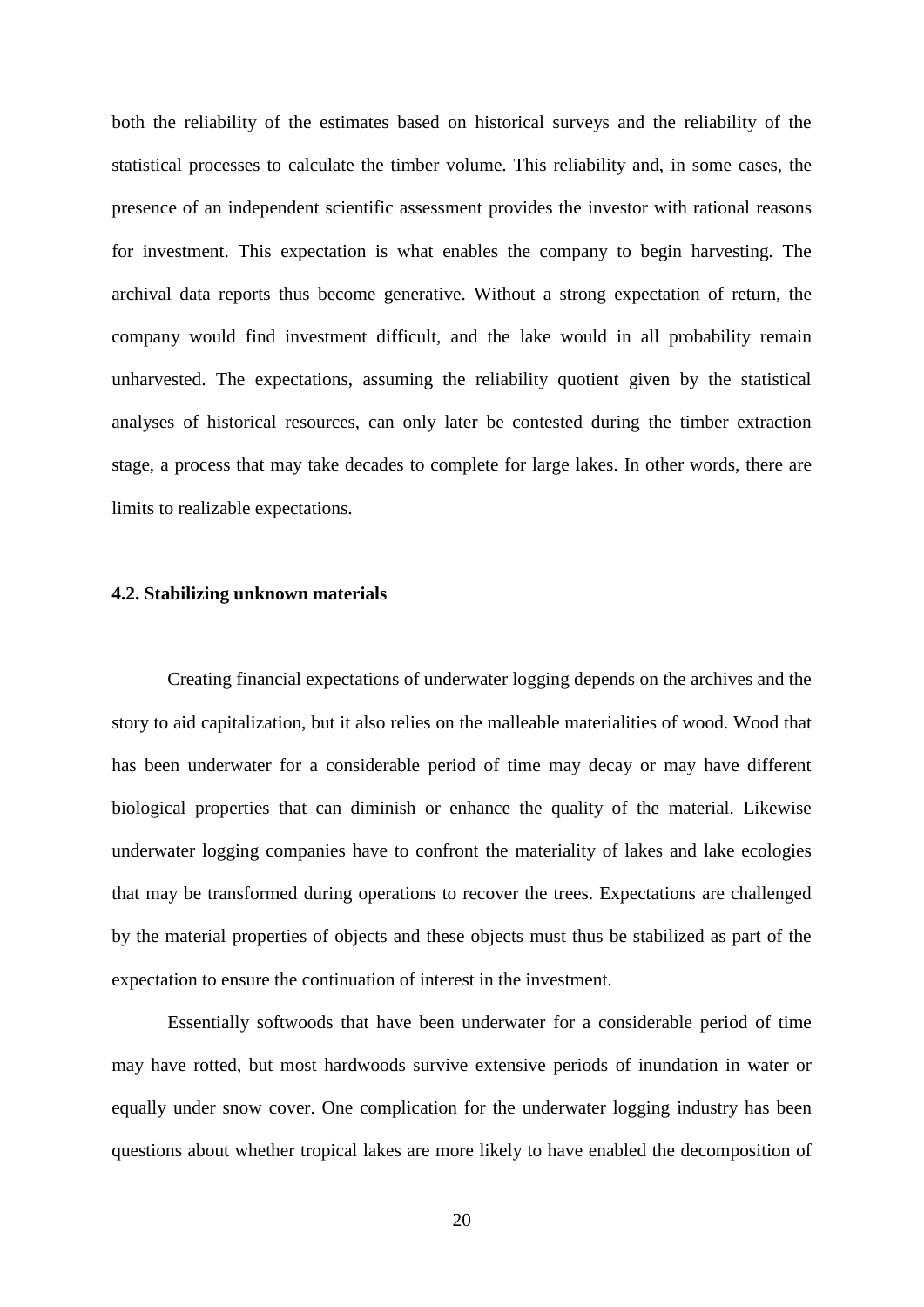trees than temperate lakes. Current logging practices suggest that if treated properly, tropical wood survives equally as well as temperate wood. Regardless of geographical provenance, the wood, however, is not quite the same. It requires extensive drying to be able to be fashioned into wood products and in this drying process it becomes a little softer. Underwater logging experts also suggest that the wood has slightly different biological properties as a result of inundation. While this matters rather little for wood that is to be used in flooring or shelving for example, one of the mysterious facets of underwater wood is its claimed acoustic quality that results from biological processes, essentially the hollowing out of cells in the wood, taking place while the tree is still in the water (Kaiser, 1997). This has led salvage and underwater logging companies to direct a sales pitch towards the market for musical instruments. The story of the wood's production combined with the 'lush sound' generated by the wood when used in guitars provides a niche music market that provides another marketing opportunity for the industry (Micheletti, 2009). For example, some news stories have suggested that these guitars are prized by musicians such as Johnny Cash (Freeze, 2001). The pull of unknown or rare wood must be combined with biophysical attributes to enable the financial expectation to be realized in the logging activities. In other words, expectations are tested and must meet potential challenges arising from incompliant materials.

Even if the properties of the wood seem to be established, the material effect of logging on lake environments represents another potential challenge to the expectations of the underwater logging industry. This has been dealt with in two primary ways: using technology and ecological studies to minimize impact and through comparisons to the impacts of terrestrial forestry. Tenanbaum (2004) argues for the advantages that the Sawfish<sup>TM</sup> technology pioneered by Triton Logging Inc. has had for reducing environmental impact. By sawing the trees underwater and then floating them to the surface using airbags, the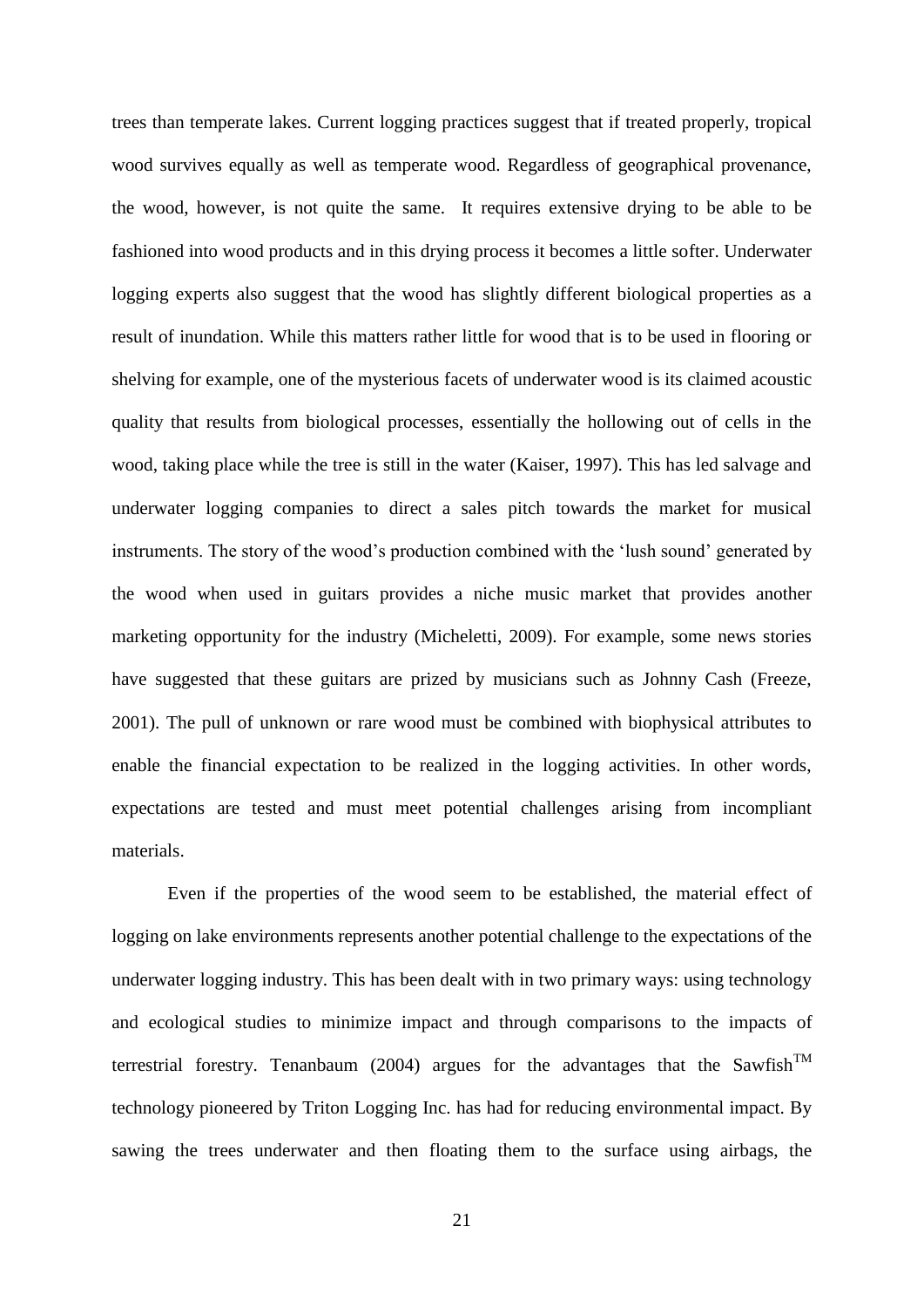technology avoids destabilizing lake beds with any kind of root disturbance that would increase sedimentation levels. Other companies, however, seek to use technologies that pull out trees by the roots, such that the root stock can afterwards be replaced into the lake to create habitat, an initially highly disturbing intervention but one that offers a longer-term benefit. The most ecologically friendly of the different strategies to minimize the effects of logging is not an immediately resolvable question through ecological science, because of the very limited studies to date and difficulties ascertaining what these lake environments *should*  look like (e.g. some of the few studies include Brooks, 2000, Winsby et al. 1997 and some studies of salvage logging and the effects of logs in lake ecosystems e.g. Moring et al., 1986; Newson and Bearley, 2000; Northcote and Atagi, 1997; Noss and Lindenmayer, 2006; Sedell et al., 1988; Smokorowski et al., 1999). Are these trees 'matter out of place' (Douglas, 2002) and/or crucial parts of the ecosystems? Companies want to be actively engaged in these studies because visible environmental impacts would risk the industry's sustainability discourse and claims forethical practice. As such, one underwater logging company is establishing its own data monitoring network to explore the effects of its activities, a feat made necessary by the seeming unwillingness of lake ecologists to become overly interested in 'artificial' environments. This points to the experimental nature of the logging activities, testing and re-testing, figuring out what might be important ecological impacts or not, what might be the best technological strategies for reducing impact, what kinds of objects might be used to replace habitat, and so on. Experimental ecology in action (Gross, 2010), but one that might be based largely on the industry's own datasets with potential risks for the independence of studies built on a private set of tools and practices (as e.g. Lave et al., 2010 demonstrate).

Underwater logging companies, perhaps because of all the uncertainties about ecological impacts and how to minimize them, promote a discourse of sustainability in terms

22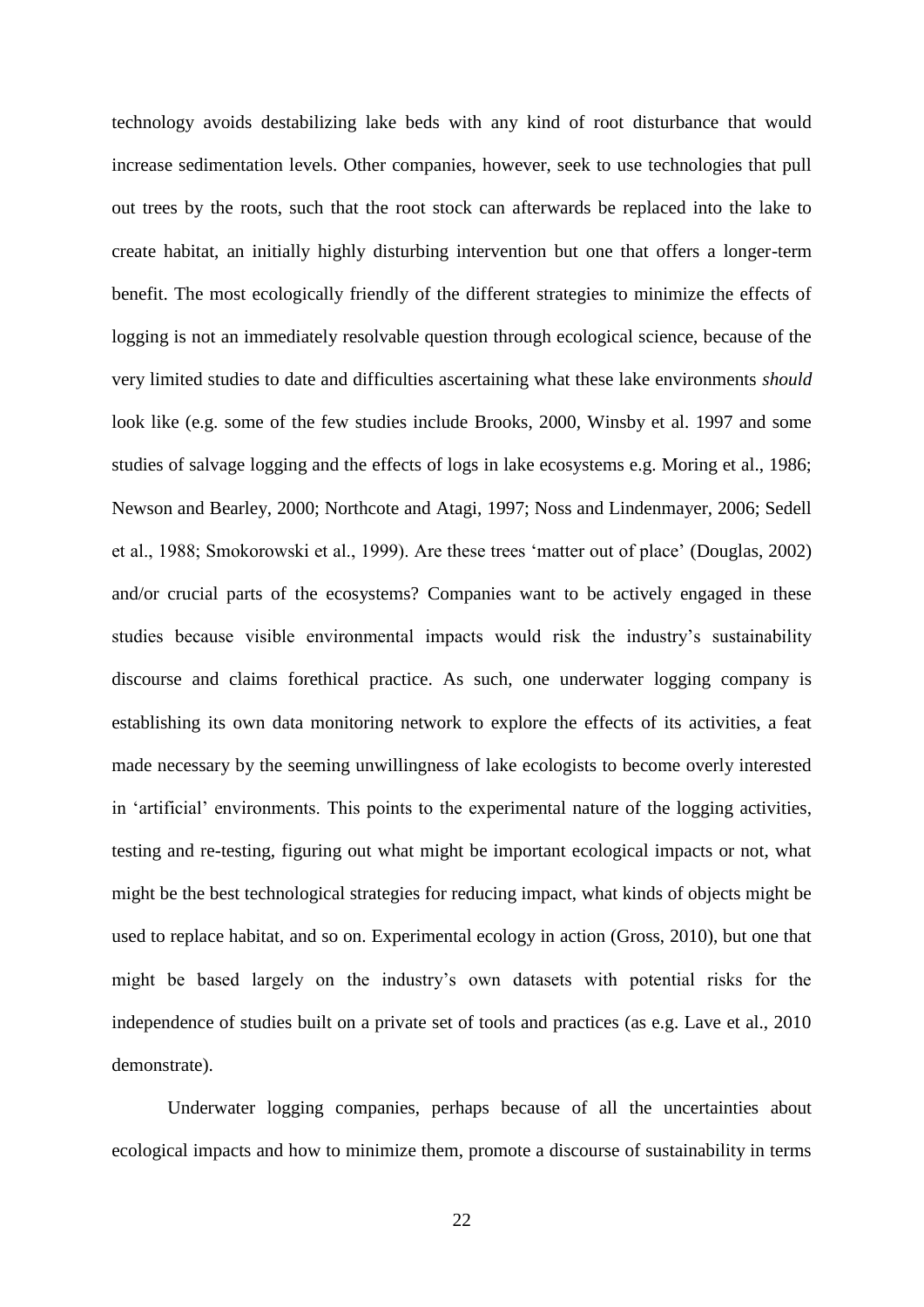of the comparison between underwater and terrestrial forestry. As one company director put it:

"Does the idea of underwater logging sound appealing? Yes. And do environmental groups or agencies that provide certification around these issues do they, can you capture their attention with the idea that you're going to harvest er you know 300 hundred million trees that aren't alive and use that fibre to potentially displace wood in the supply chain that came from trees that are alive, do you have people's attention? Yes."

To state the argument simply: no living trees are cut down in the process, so every tree recovered from underwater resources saves one on land. This has concomitant benefits for reducing carbon emissions through reduced deforestation (that potentially opens up the carbon credit market for underwater forests) and protecting biodiversity in terrestrial ecosystems. The comparative claim thus turns underwater logging into one of the most environmentally friendly forms of industrial forestry. It is through the stabilization of this discourse that the materiality of forests can be contained and, though there have been a number of minor ruptures arising from some environmentalist resistance to the industry, these have rarely troubled the expectations of the underwater logging companies. By translating the issue of environmental sustainability into one of 'avoided deforestation', a global environmental narrative, other ecological stories have received much less attention. Expectations must translate material impacts in ways that make them amenable to the primary storyline to successfully support the value of the new product.

## **4.3 Retaining the storyline**

23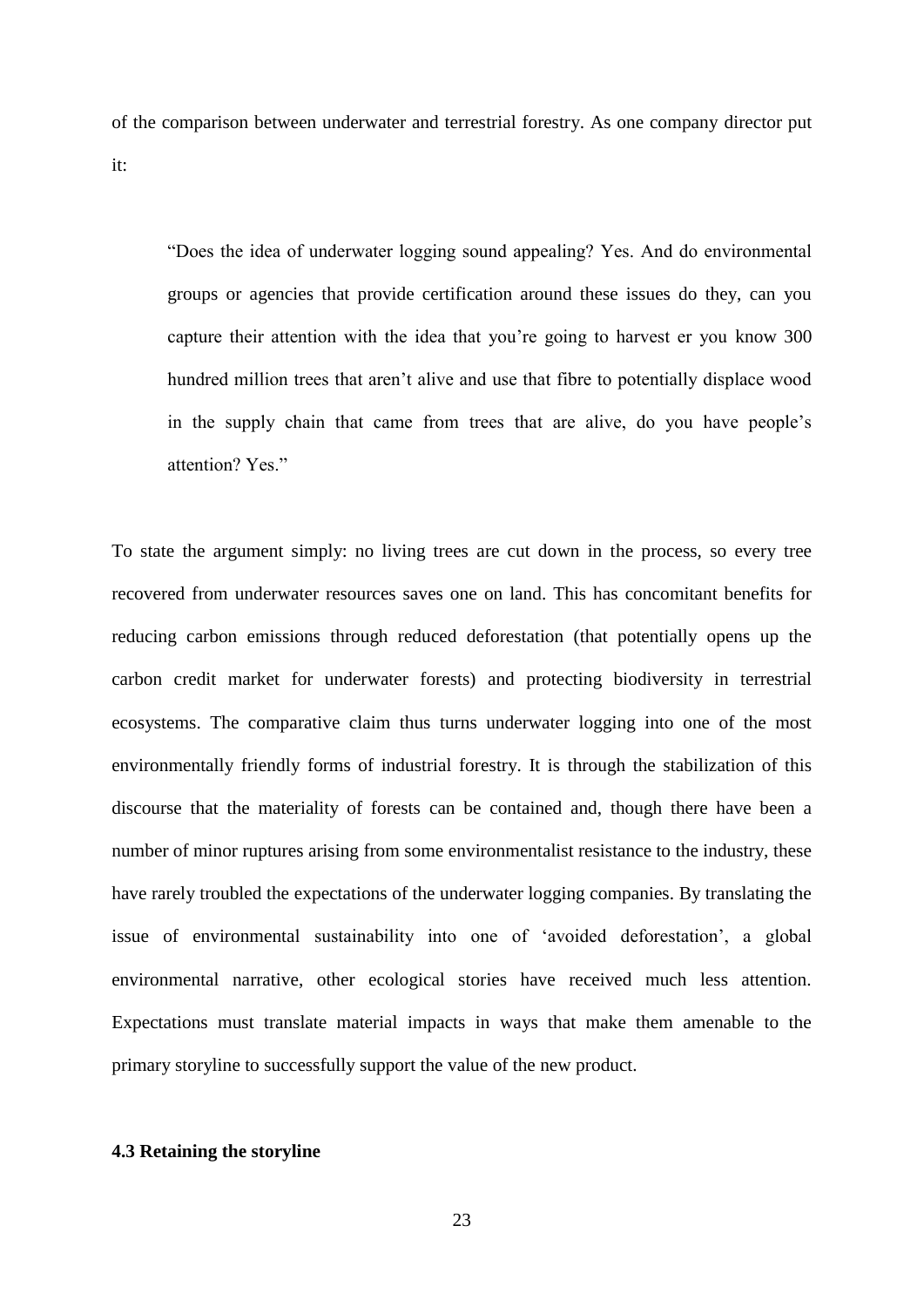Finally, the third crucial aspect of expectations in underwater logging is in retaining control of the storyline particularly for marketing purposes. To maximize the value of diverse, rare timbers and material properties of the wood within the industry, then the storyline being sold must be maintained and protected from external co-optation. To maintain the expectations generated by some organizations, other organizations and stories must be excluded. In biomedical terms this would be constituted by a debate over intellectual property rights and material transfer agreements; keeping control of the ownership of the thing from which expectations are derived. Here, maintaining expectations is about managing the storyline, retaining control of the discourse by telling a particular kind of tale that might otherwise be co-opted by, in particular, certification providers and mass-market retailers. We can identify three ways in which the storylines are controlled: first through the story of rarity and the exotic, second through the story of history, and third maintaining control of the story in light of the attempts to receive certification of the wood.

It is the unknown or rare nature of the wood that is central to its marketing value so maintaining this rarity is important for establishing expectations of economic value. The importance of the storyline can be seen in the following quotation from an underwater logging company director:

"There are some trees that are extinct, some are very rare, and others are just unknown... Researchers in the tropical forestry service that I know have a hard enough time identifying a live tree let alone one that's missing its branches. And so our approach again: It doesn't matter to us. If it's sound and solid wood there'll be a use for it and we'll find a use and we'll make revenue regardless of what it is."

24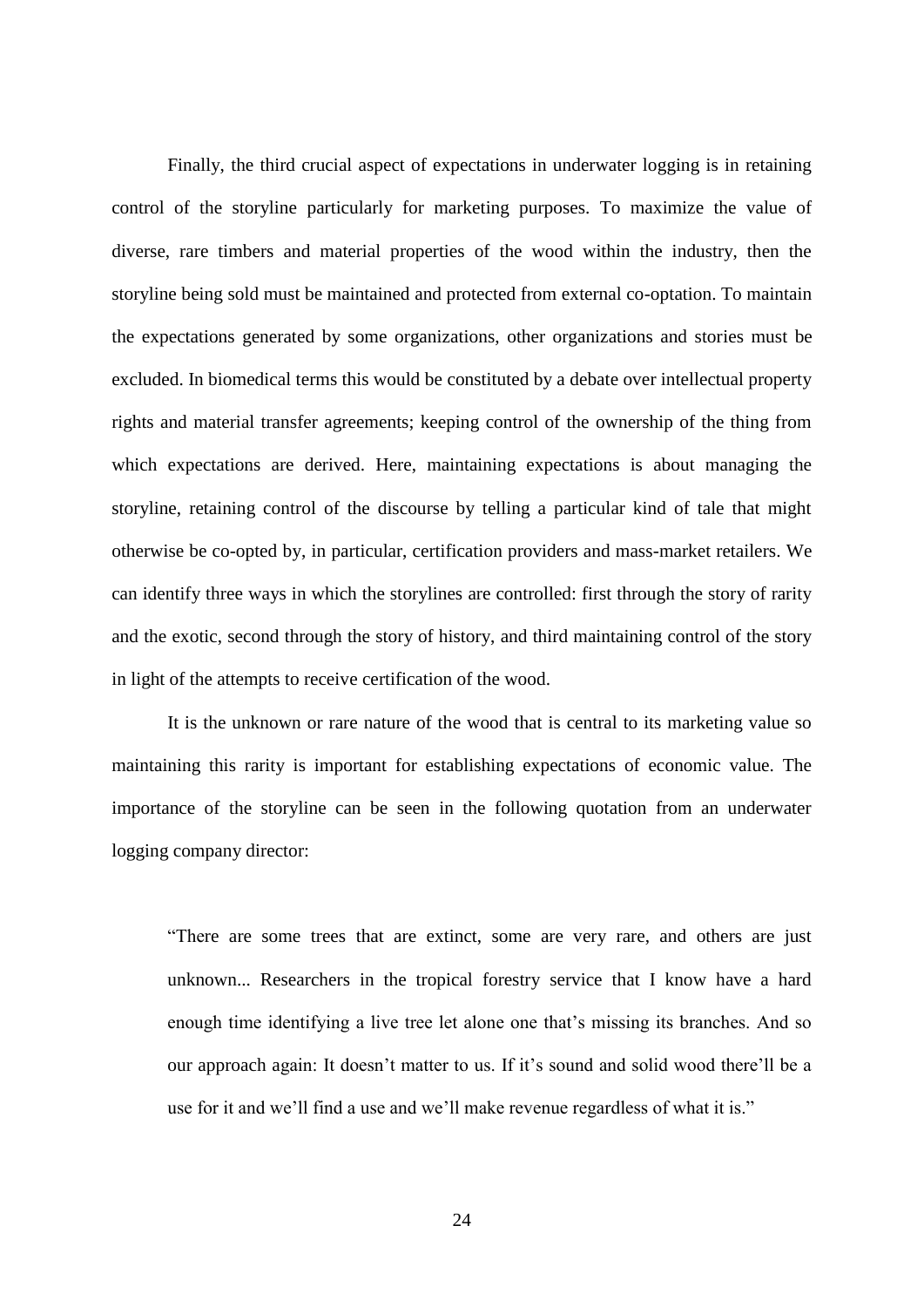If as we suggested earlier it is the story that comes to shape the economic value of underwater logging, then retaining control of the story is of the utmost importance. Here we explore how the management of stories is central both to the marketing of the wood and the ways in which underwater logging companies engage with other corporate partners including certification agencies. Economic expectations are to be controllably realized within the industry rather than enabling others to profit from the value of the discourses. Marketability is in the fact that most Western consumers will not previously have encountered most of the Ghanaian species of wood.

Even with wood from local reservoirs, there can be a sense of recovering a lost wood that might be more distinctive than a common plantation species. This all creates an expectation that a discerning wealthy purchaser will recognize the value of having a rare, lost timber on their apartment floor. Even if the wood is not that rare a species, it is the distinction that is given by this wood's aesthetic quality or the story of connection to the past that underwater logging provides, that affords consumers a superiority in interior design. As Bob Fields (cited in Wadler, 2005), a homeowner in Massachusetts put it in relation to the salvaged birch on the floor of his master bedroom

"When the sunlight comes in, the floor is like a museum piece... Because these logs were soaking underwater for 200 or 300 years, they were soaking up the coloration of the clay bed... I go to some friends' houses -- \$800,000, a million, a million three – they've got floors that come out of some liquidator or Home Depot... These manufactured, sterile, nude, oven-baked floors. Who wants to eat vanilla ice cream every day?"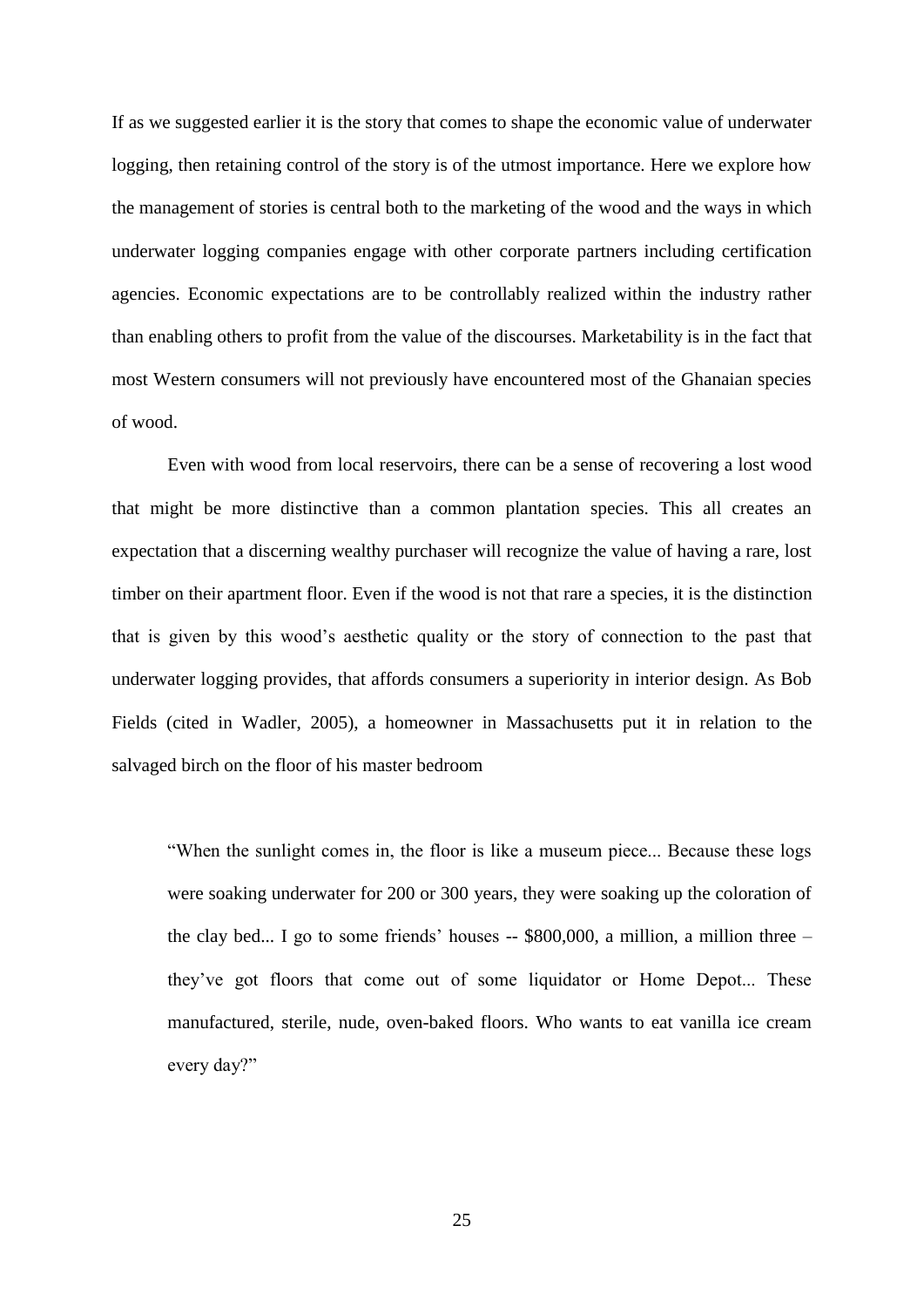It is the distinction that the product provides that makes for a unique product enabling an important marketing opportunity for companies selling the wood to consumers. In some cases, the wood is marketed as reacquainting people with their past histories. Salvage loggers in states like Wisconsin and Ottawa have traced the histories of particular logs to package this as part of the marketing of wood products and educate consumers about the commodity process of logging. Invariably this storyline draws some connections and obscures others. The wood, rather than being seen as the forgotten impacts of industrial attitudes to the environment, absorbs a romanticized conception of the past translating that past into an imagined era of natural wonder and exploration now rediscovered. Underwater forests, inasmuch as they represent the environmental consequence of significant capitalist outlays on dam projects, become re-cycled as new investment opportunities for companies and consumers with an environmental conscience. The time-spaces of capitalism are complemented and challenged by changing ethical conceptions too.

The storyline of rare, re-discovered wood becomes a key marketing point perhaps more than any specific sustainability claims, and thus it is vital for the industry to maintain expectations through managing and controlling the storylines about the industry. This is most visible in the context of forestry certification, but is also demonstrated in the rejection of corporate partners that might wish to offer a different storyline about their products. Underwater logging companies sought certification (for example through SmartWood) to both prove sustainability to the marketplace and to enable the wood to be sold to major wood consumers that increasingly demand certificates of the type of production. As Morris and Dunne (2004) have noted, lack of certification essentially restricts market access to large 'green' corporate consumers in ways that economically imperil forestry operations, essentially driving business towards certification providers.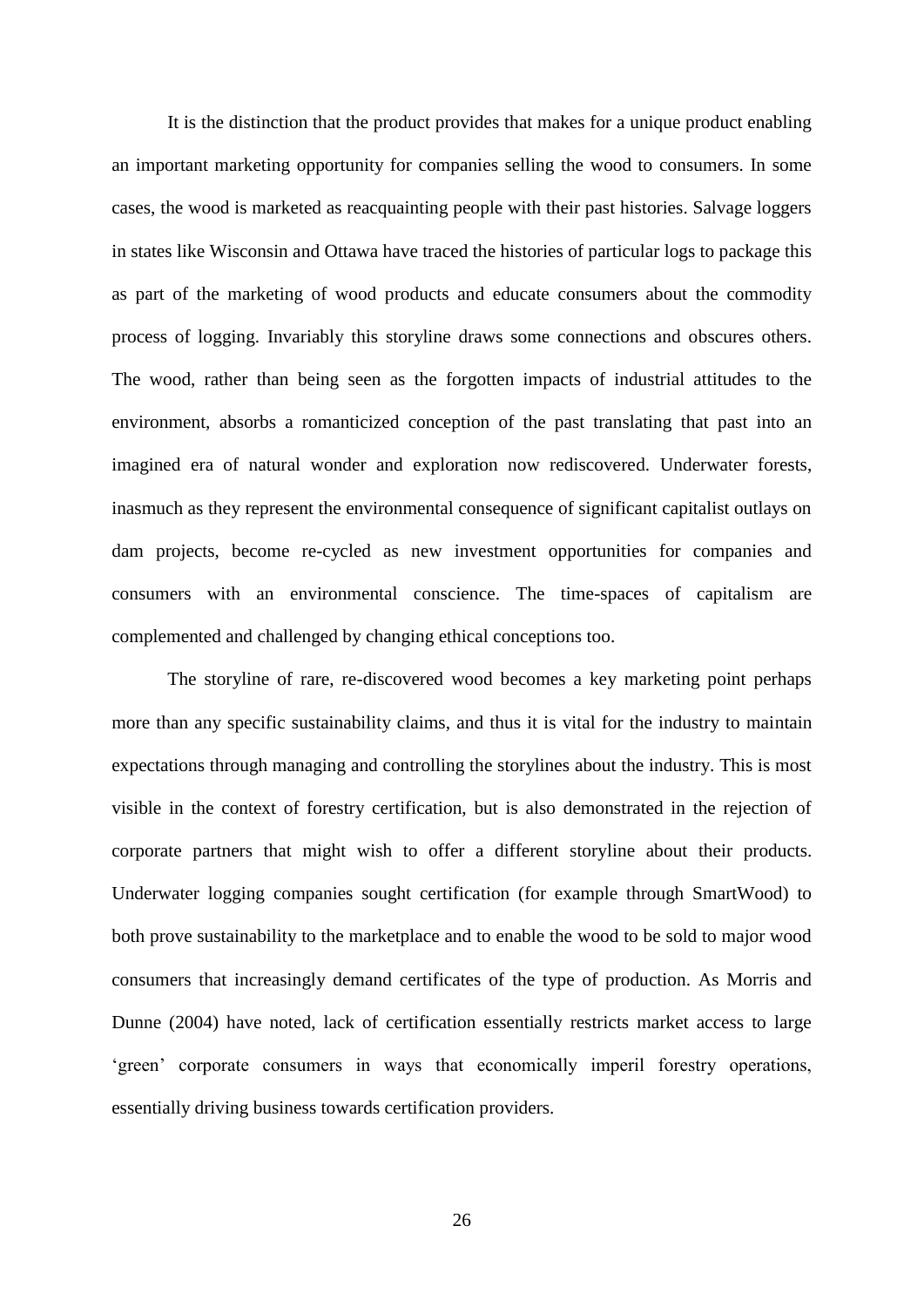In underwater logging, likewise, certification did not appear to be a financial motivator in terms of adding value, indeed company directors stressed that "we've never based the business plan on premiums, higher margins, because of environmental certification" (Underwater Logging Company Director). It is rather considered as a necessary requirement to enable entry to global wood markets. As Klooster (2005; 2006; 2010) points out, the Forestry Stewardship Council has been successful in its certification scheme at tying together retail pressure for sustainable practices and improved social and environmental performance from producers. The forestry NGOs come to perform a leading role in standardizing certification practices that forces participants in the market to adopt their branded certificate as a means of market access. This is supported through technical work in verification and monitoring (Eden, 2009), but it is not just about formal economic and political intervention. The imagined green consumer comes to perform a significant role in formulating these new green forestry markets too (Kortelainen, 2008).

For underwater loggers, then, there is a risk that the certification label is heralded first and foremost above the imagined consumer value of the story of underwater wood that is vital to enhancing the industry's visibility and reputation. While underwater wood is sold in diverse markets not all of which matter in terms of the discerning of underwater from terrestrial wood, the imagined consumer is nonetheless someone who can buy in to the storyline of a rediscovered resource. This is why other corporate clients for underwater wood have been rejected. Several interviewees noted the discussion between IKEA and the underwater logging specialists Triton as a defining moment when underwater logging came of age in being able to attract a purchaser that demands sustainability, yet is turned down because the company wanted to retain control of the marketing of this wood. While some aspects of the story may be somewhat apocryphal, the important point is that the underwater wood has achieved a certain brand recognition within the marketplace that is distinct for its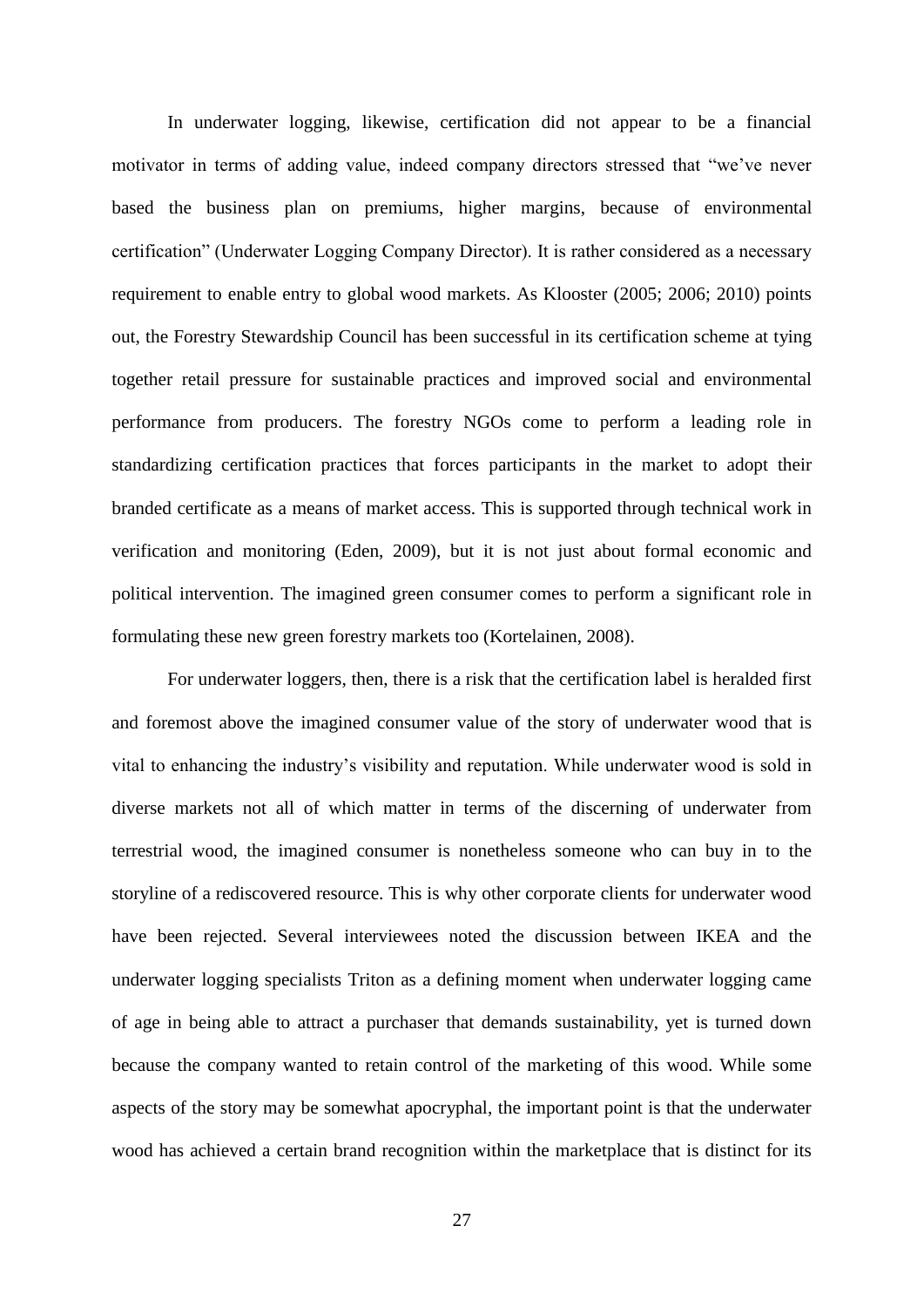being underwater wood and the loss of this storyline to a general consumer where underwater and terrestrially-sourced wood is mixed, would disrupt the economic, social and environmental basis upon which the underwater logging industry has built its claims. It protects the industry from co-option by another set of interests in the way that for example celebritization of fair trade has mainstreamed the industry in ways that might divert attention from what was precisely supposed to be marked out as different (Goodman, 2010). Expectations are controlled when they are so critical to the stability and success of the industry and there is a clear parallel here to Milne's (2012) geographies of control in biopharming. As we noted earlier, the unknown nature of the wood becomes part of its value, so mass-marketing this wood without the storyline of recovery of lost timber could damage the productivity of the storyline: the unknown might become more of a constraint than an enabler of value.

#### **5. Conclusions**

Expectations are at the heart of innovations as they coalesce materials, discourses, interests and practices to enact the imagined future. It is not just that a product is invented to solve a problem and then is sold, but it is as much of a story, a projection, a vision of past and future that is created and marketed that enables that product to come into being. In other words future imaginaries have a performative element and that it is these stories as much as market forces that enables the circulation of finance to borrow Thrift's (2001) analogy. These expectations may be contested and may fail, but even in the case of resource-intensive industries, they play an important role in engaging investor interest in emerging markets. Expectations are both temporally and spatially specific, drawing in past, present and future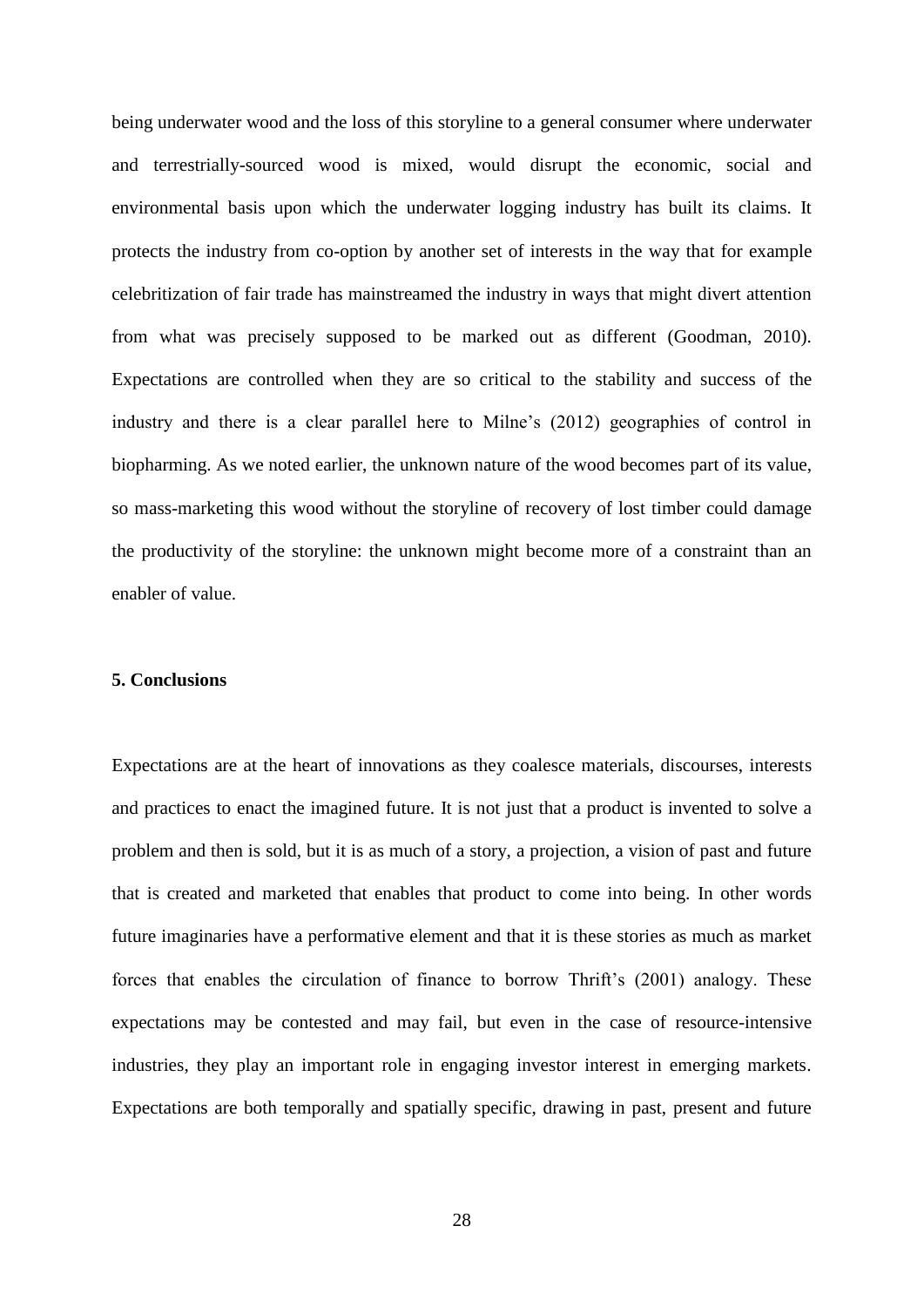economic conditions, at the same time as they may be geographically bound. The underwater logging example illustrates both of these features.

Underwater logging emerged in the confluence of technological developments, economic opportunities and an environmental sustainability agenda in the mid-1990s most especially in British Columbia. Through an unintentional industry cluster, these Canadian foresters have subsequently expanded operations to other countries particularly in the tropical regions where the value of wood is likely to be higher. Each lake is specific and has a different historical economic reason for its creation. Industry discourses promote the recovery of lost timber as both an opportunity to prevent land-based deforestation and as a reconnection to a past history of dam projects. This storyline is crucial to maintaining the value of the financial expectations of investors for the industry as Brown and Michael (2003) show. The expectations are thus spatially specific – tied to valuations of particular lakes and control of the material consequences of logging in those locations – and temporally specific – underwater logging emerges as dam owners search for other economic opportunities from their sunk capital while the context of using the past consequences of environmental destruction for the purposes of preventing future destruction is an innovative line of reasoning.

In this paper we have argued that while underwater logging to a certain extent reflects a capitalist imperative to re-deploy capital from expensive dam projects in particular in the 1960s and 1970s, the industry itself emerges through a set of interventions that construct new expectations from old materials, in the process attempting to stabilize other interests and retain a valuable storyline. As such, we suggest that there are three important factors in stabilizing expectations for a new industry like this. First uncertainties are translated into economic value and can become productive as long as they are the outcome of methodologically acceptable approaches. Economic expectations are not hampered by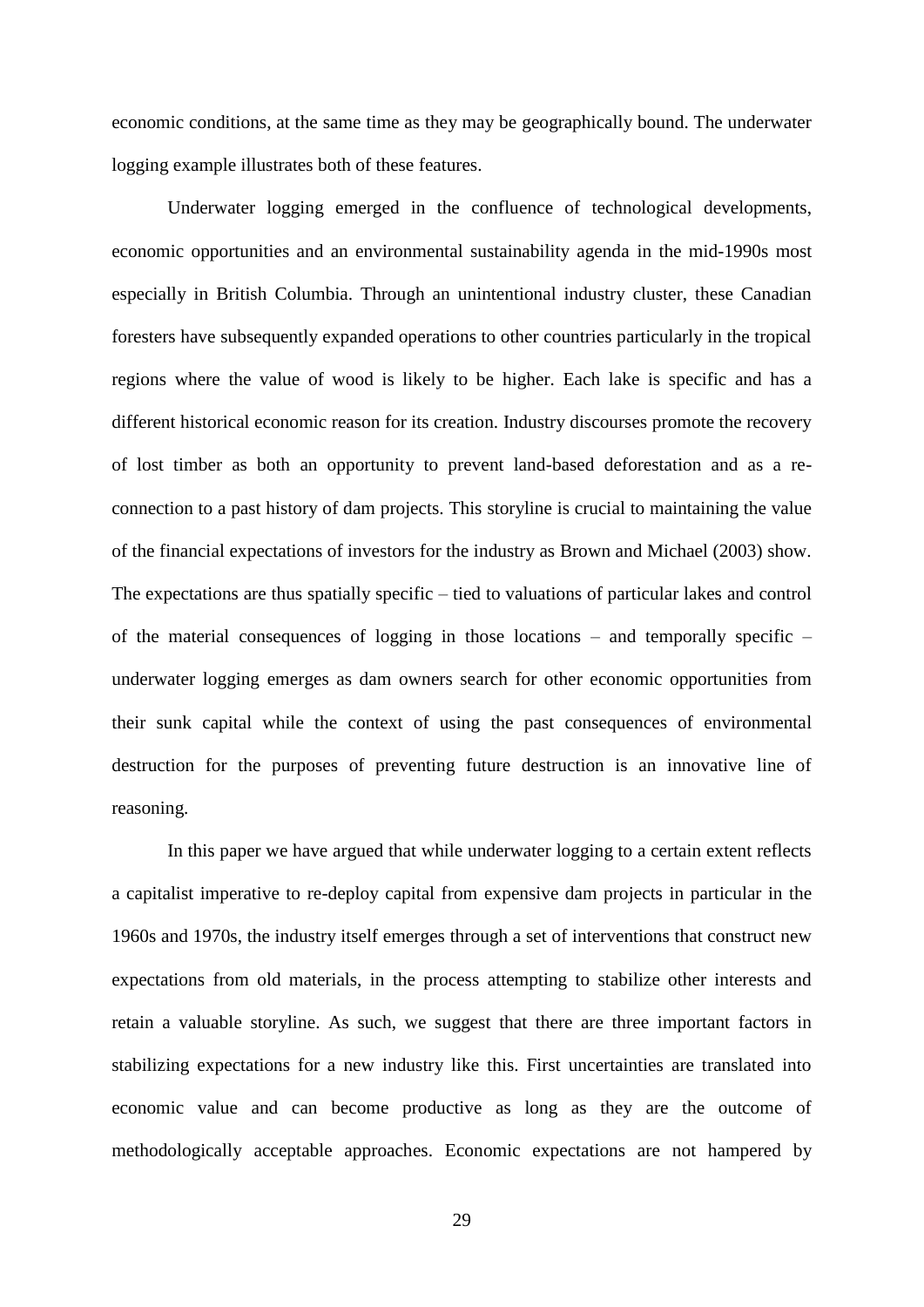uncertainty; rather the 'exotic unknown' can be luring particularly if the ability to disprove the hypothesis of rare timber is likely to take a considerable length of time. Profit can be made from the expectation of future highly valuable wood and to the extent it fixes capital investment now, that capital can and may well be re-invested in a new product, place or opportunity in the medium term.

Second, and related to this, expectations need to stabilize both the viability of the materials involved and the consequences of the production (and consumption) process to enable maximization of financial opportunities. While, arguably, speculative capital might be more focused on delivering increases in asset values (i.e. a rentier regime) rather than future biotechnological commodity profits as Birch and Tyfield (Forthcoming) argue, nevertheless this materiality matters in enabling industries to show that they have been able to manage the possible risks and rewards of a particular enterprise. Rotten wood or severe ecological consequences would both haunt these expectations and potentially destroy them. There is thus a material enactment of expectations but equally a requirement for and tests of that material practicability.

Third, expectations need to be controlled and maintained, they are not simply immutable portrayals of particular future imaginaries. Enacting futures has to be worked at and in many practices this will take the form of engineering the storyline about a future industry, technology or product to ensure it retains its power in the face of competing storylines. In the case of underwater logging, this is an important part of the viability and continuity of that expectation as an attraction for investors. If there is no distinctive consumer value to be realized from this underwater wood, the industry looks less innovative and consequently less valuable. When exploring the ways expectations are created then, there must be an assumption that these are continually being translated, to borrow from Latourian (e.g. Latour, 1987) language, in the process of enrolling allies to realize that expectation.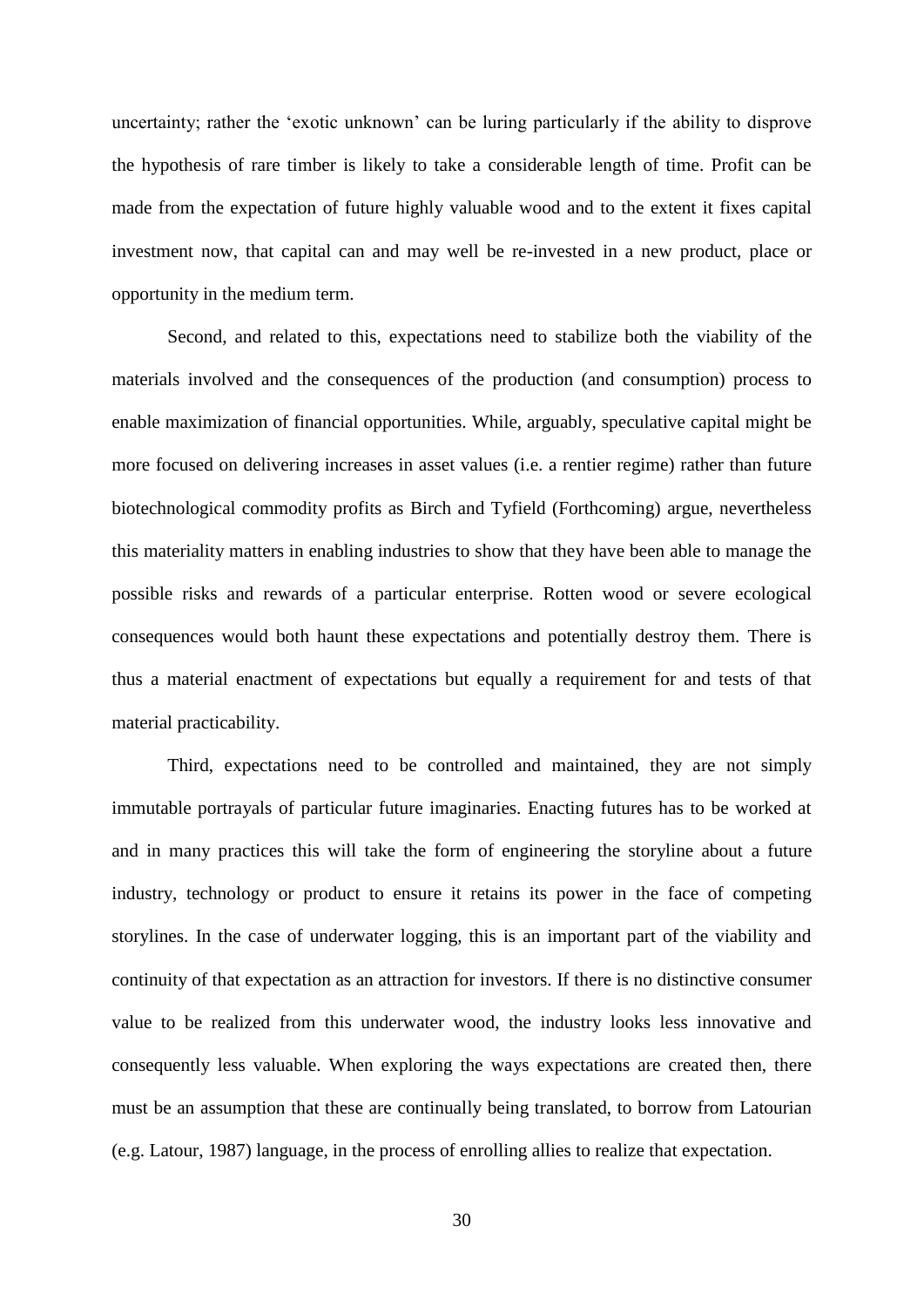We have resisted drawing simple conclusions about the 'real' sustainability of underwater logging, not least because we have tried to demonstrate that these debates are always translated within the context of the industry. Is it better to save terrestrial forests by using underwater wood as a replacement? Or does underwater wood simply drive a demand for rare species that cannot legally be cut down on land? Does underwater logging pragmatically deal with the problem of sourcing wood in the best possible way or does it simply continue economic cycles of industrial forestry? Underwater logging is an interesting example precisely because it focuses attention on the questions of trade-offs in environmental policy. As Castree (2000: 3) notes "The capitalist production of natures... therefore means that in particular times and places in relation to particular environments capitalism is ecologically harmful whereas in others nature is produced in ways that have positive social and ecological effects." There is no simple answer, but we have suggested that the performative role of expectations in constituting the material enactments of particular natures need to be explored more deeply to understand how and why some capitalist natures are produced while others are not.

## **References:**

Bachram, H. 2004. Climate Fraud and Carbon Colonialism: The New Trade in Greenhouse Gases. Capitalism Nature Socialism 15 (4), 5-20.

Birch, K. and Tyfield, D. Forthcoming. Theorizing the bioeconomy: biovalue, biocapital, bioeconomics or... what? Science, Technology and Human Values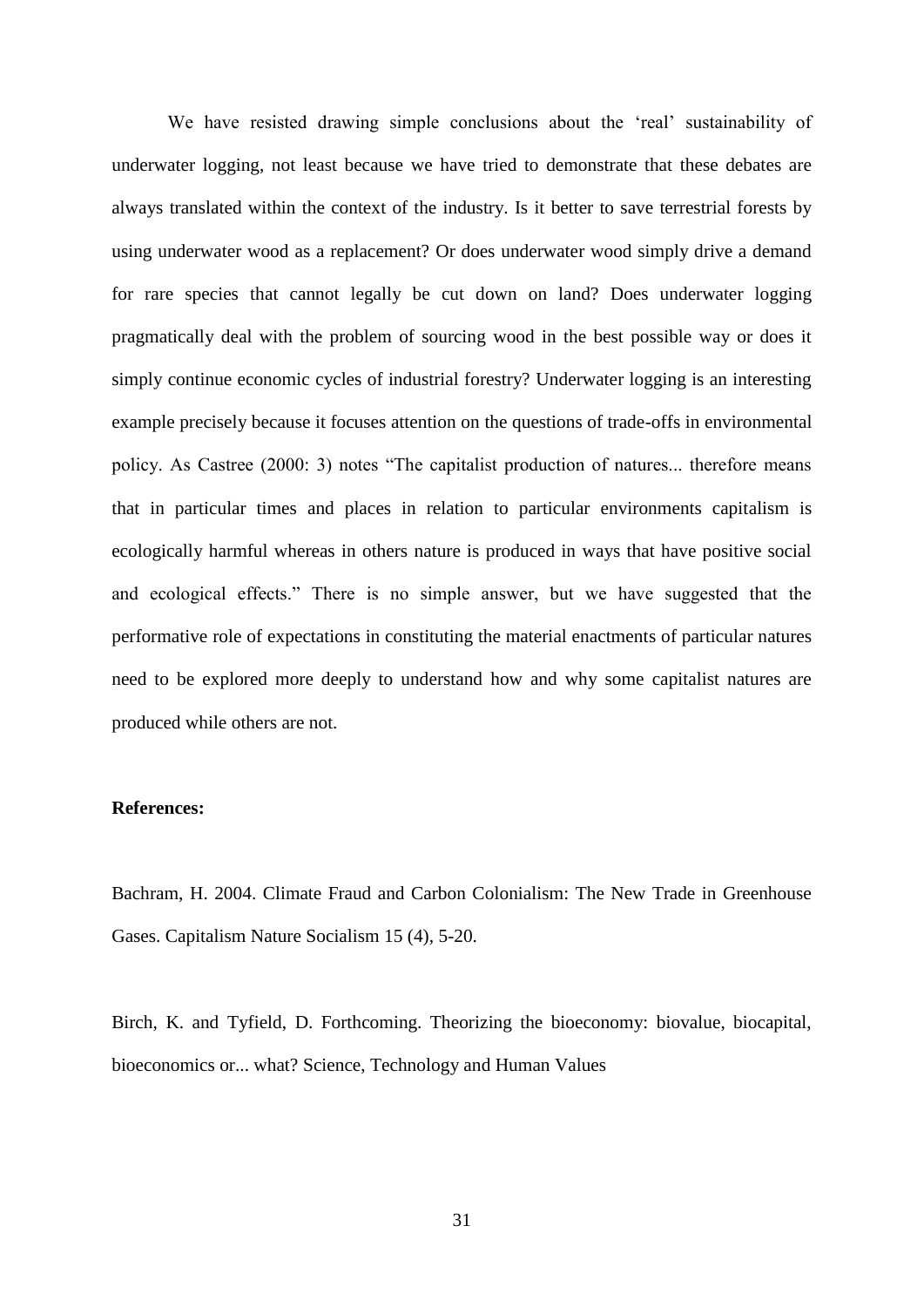Bjorkman, E. 1948. Storage decay and bluestain of softwood and hardwood pulpwood stored in the forest. Kungliga Skogshogskolans Skrifter, 29, 128.

Bluewater Marine Services Ltd., 1997. Kinbasket Underwater Wood Project Final Report. Victoria, British Columbia.

Bridge, G., McManus, P., 2000. Sticks and stones: environmental narratives and discursive regulation in the forestry and mining sectors. Antipode 32 (1), 10-47.

Brooke, J. 1990. In an Amazon Lake, Underwater Logging Blooms. New York Times August  $14^{th}$ , 4.

Brooks, L., 2000. Fish Ecology in Ootsa Lake, British Columbia in relation to submerged timber harvesting. MSc thesis in Biology, The University of Northern British Columbia, Prince George, BC.

Brown, N., 2003. Hope against hype – accountability in biopasts, present and future. Science Studies 16 (2), 3-21.

Brown, N., Michael, M., 2003. A sociology of expectations: *Retrospecting Prospects* and *Prospecting Retrospects*. Technology Analysis and Strategic Management 15 (1), 3-18.

Bryan, R.W. 1969. Underwater logging is job of barge-mounted machine. For. Ind., Portland, 96 (9), 72.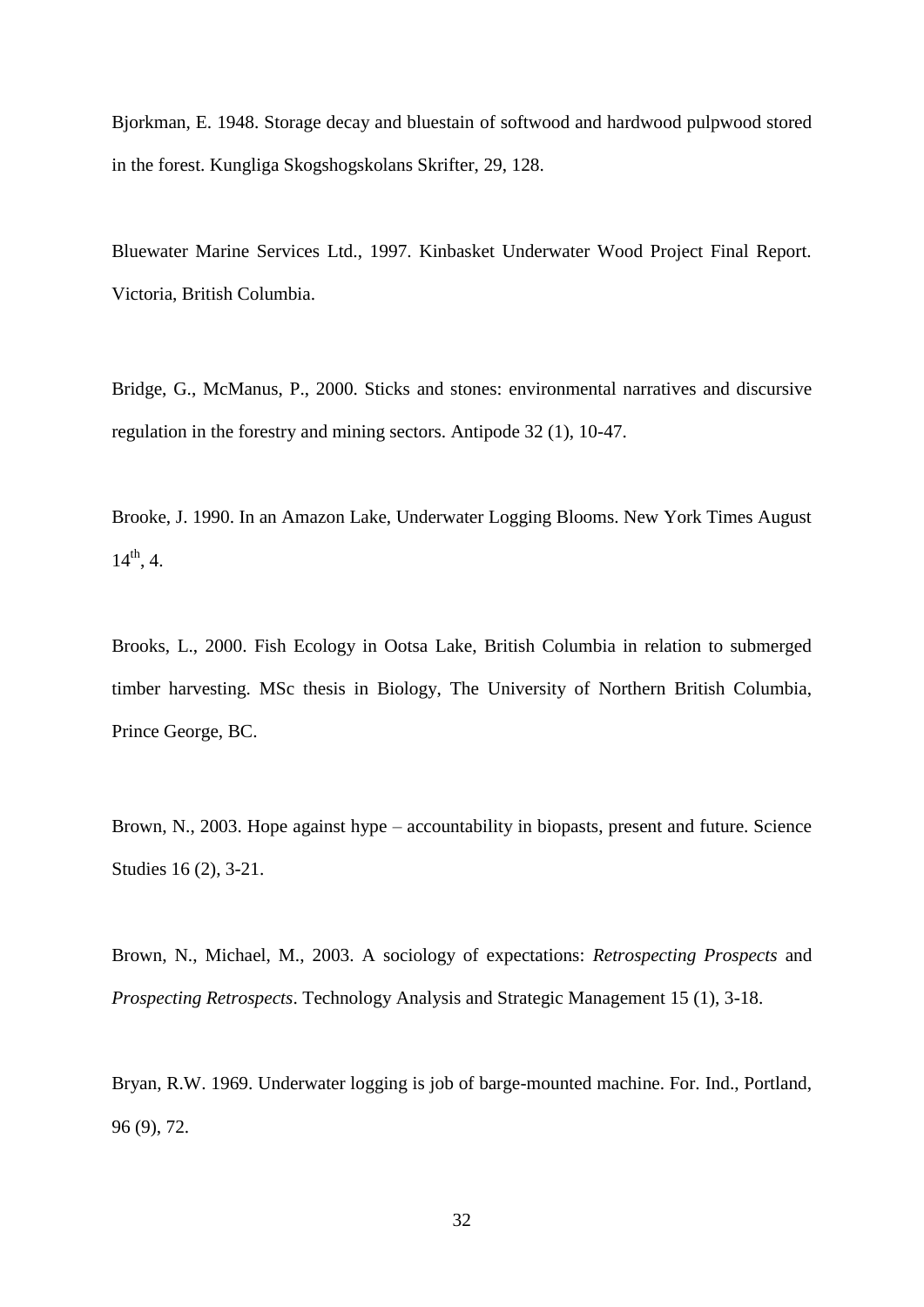Buongiorno, J., Chavas, J.P., Uusivuori. J., 1988. Exchange rates, Canadian lumber imports, and United States prices: a time-series analysis. Canadian Journal of Forest Research 18 (12), 1587-1594.

Canadian Forest Service, 1999. The State of Canada's Forests: 1998-99 innovation. Natural Resources Canada, Ottawa, ON.

Castree, N. 2000. Marxism and the production of nature. Capital and Class 72, 5-36.

Castree, N. 2009. The Spatio-temporality of Capitalism. Time and Society 18 (1), 26-61.

Cayford, J.E., 1960. Underwater logging. Southern Lumberman, 200 (2495), 41-45.

Cayford, J. E. 1973. Underwater logging. Northern Logger, 21 (12), 12-42.

Crockford, T., 2008. A yellow submarine with teeth. In-Flight Review 1 (4), 20-22.

Davenport, D., Bulkan, J., Hajjar, R., Hardcastle, P., Assembe-Mvondo, S., Eba'a Atyi, R., Humphreys, D., Maryudi, A., 2010. Forests and sustainability. In: Rayner, J., Buck, A., Katila, P. (Eds), Embracing complexity: meeting the challenges of international forestry governance. International Union of Forest Research Organizations, Vienna, pp75-91.

De Goede, M. 2012. Speculative Security: The Politics of Pursuing Terrorist Monies. University of Minnesota Press, Minneapolis.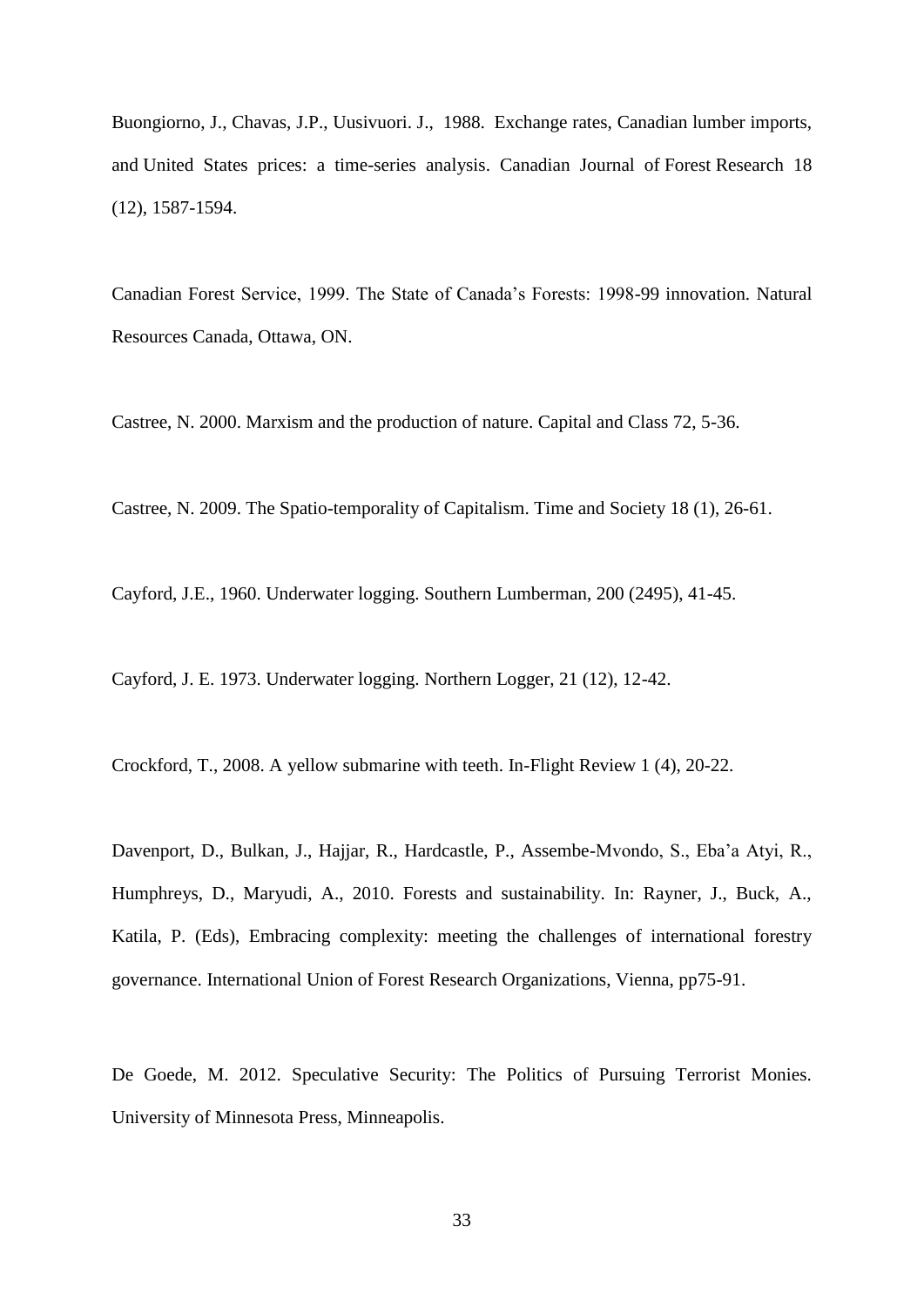Demeritt, D., 2001. Scientific forest conservation and the statistical picturing of nature's limits in the Progressive-era United States. Environment and Planning: D 19 (4), 431-459

Douglas, H.A., 1948. The vegetation of the Afram Plains. Farm and Forest. 7 (1), 32-41.

Douglas, M. 2002. Purity and Danger. Routledge, London.

Eden, S., 2009. The work of environmental governance networks: Traceability, credibility and certification by the Forest Stewardship Council. Geoforum 40 (3), 383-394.

Forestry Commission, 1996. Water storage of timber: experience in Britain. Forestry Commission Bulletin No.117,  $xvi + 48$  pp.

Freeze, C. 2001. Preserving deep-lake treasures. Globeandmail.com, August  $7<sup>th</sup>$ .

Goodman, M. 2010. The mirror of consumption: Celebritization, developmental consumption and the shifting cultural politics of fair trade. Geoforum 41, 104-116.

Gross, M., 2010. Ignorance and Surprise: Science, Society, and Ecological Design. MIT Press, Cambridge, MA.

Hammond, H. 1991. Seeing the Forest Among the Trees: The case for wholistic forest use. Polestar Books, Vancouver.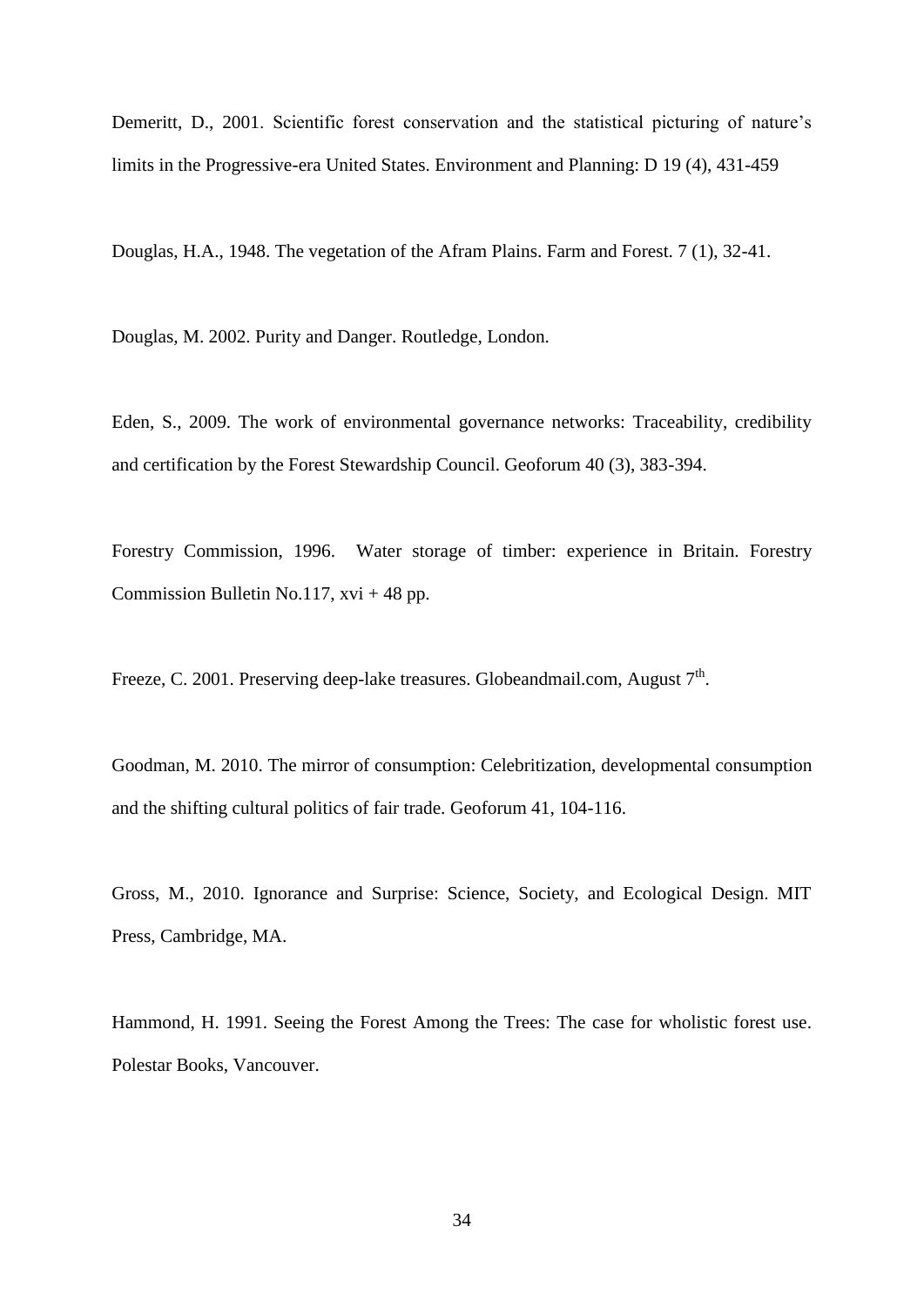Helford, R.M., 1999. Rediscovering the Presettlement Landscape: Making the Oak Savanna Ecosystem 'Real'. Science, Technology and Human Values 24 (1), 55-79.

Hurst, C.A., 2005. Sinker Cypress: Treasures of a Lost Landscape, MA thesis in the Department of Geography and Anthropology, Louisiana State University, Baton Rouge, LA.

International Commission on Large Dams., 1998. World Register of Dams. ICOLD, Paris.

Jackson, W.H., with Dassow, E., 1974. Handloggers. Alaska Northwest Publishing Company, Anchorage.

Kaiser, J-A., 1997. Underwater salvaging reclaims wood from another era. Wood and Wood Products 102 (13), 120-127.

Klooster, D., 2006. Environmental Certification of Forests in Mexico: The Political Ecology of a Nongovernmental Market Intervention. Annals of the Association of American Geographers 96 (3), 541-565.

Klooster, D., 2010. Standardizing sustainable development? The Forest Stewardship Council's plantation policy review process as neoliberal environmental governance. Geoforum 41 (1), 117-129.

Kortelainen, J., 2008. Performing the green market – creating space: emergence of the green consumer in the Russian woodlands. Environment and Planning: A 40 (6), 1294-1311.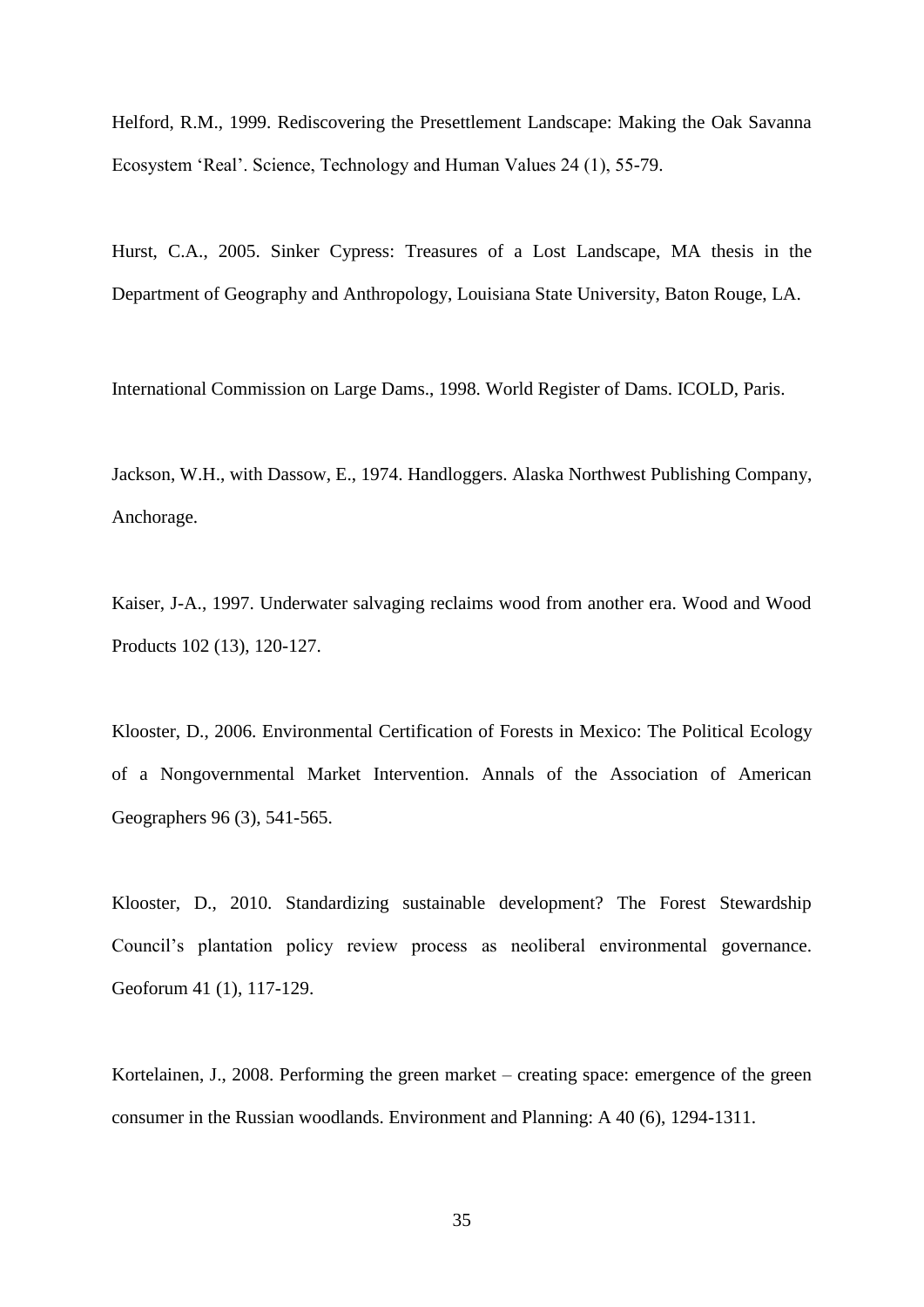Latour, B. 1987. Science in Action. Harvard University Press, Cambridge.

Luke, T. 2005. Neither Sustainable nor Development: Reconsidering Sustainability in Development. Sustainable Development 13, 228-238.

MacKenzie, D. 2003. An Equation and its Worlds: Bricolage, Exemplars, Disunity and Performativity in Financial Economics. Social Studies of Science 33 (6), 831-868.

Malan, F.S. 2004. Some notes on the effect of wet-storage on timber. Southern African Forestry Journal, 202, 77-82

Micheletti, R., 2009. Recycled Tonewoods. http://www.michelettiguitars.com/Salvaged\_Wood.htm (accessed 15/09/11)

Milne, R. 2012. Pharmaceutical prospects: Biopharming and the geography of technological expectations. Social Studies of Science 42 (2), 290-306.

Mirowski., P. 2010. Science-Mart: Privatizing American Science. Harvard University Press, Cambridge, MA.

Moring, J.R., Eiler, P.D., Negus, M.T., Gibbs, K.E., 1986. Ecological Importance of Submerged Pulpwood Logs in a Maine Reservoir. Transactions of the American Fisheries Society 115 (2), 335-342.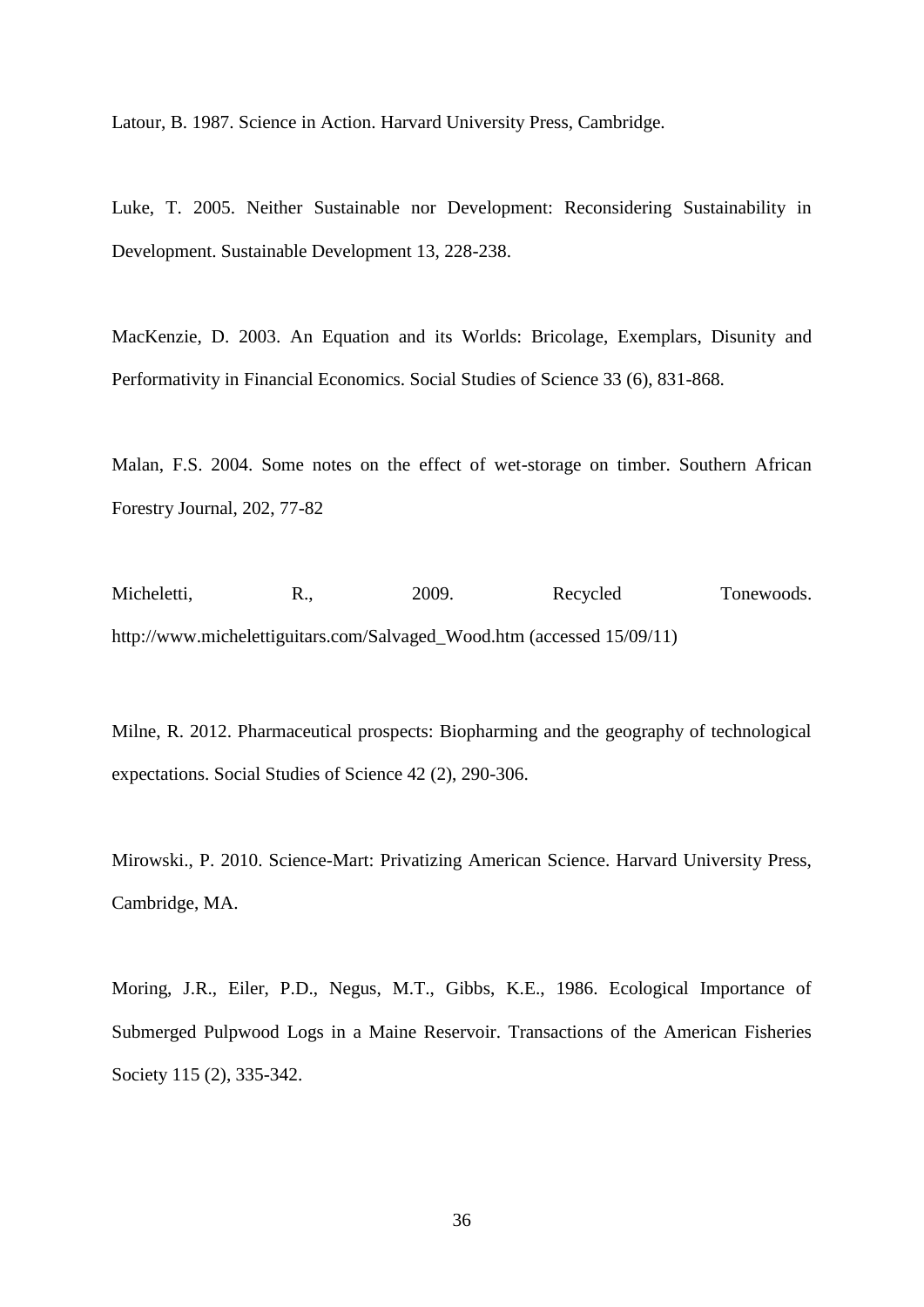Morris, M. and Dunne, N. 2004. Driving environmental certification: its impact on the furniture and timber products value chain in South Africa. Geoforum 35, 251-266.

Newson, D., Beasley, N., 2000. A Review of Salvage Practices and the Ecological Roles of Downed Wood in Clayoquot and Barkley Sounds. Report to the Long Beach Model Forest Society, Ucluelet, BC.

Northcote, T.G., Atagi, D.Y., 1997. Ecological interactions in the flooded littoral zone of reservoirs: the importance and role of submerged terrestrial vegetation with special reference to fish, fish habitat and fisheries in the Nechako reservoir of British Columbia, Canada. Skeena Fisheries Report SK-111, Ministry of Environment, Lands and Parks, Smithers, BC.

Noss, R.F., Lindenmayer, D.B., 2006. The Ecological Effects of Salvage Logging after Natural Disturbance. Conservation Biology 20 (4), 946-948.

Oppong-Anane, K., 2001. Country pasture forage resources profiles: Ghana. http://www.fao.org/ag/AGP/agpc/doc/Counprof/regions/africa.htm (Accessed 10/09/11).

Osborne, M.J. Chesley, K.G. Wilson, F.G. Morgan, J.W. Connor, R.Q. Saint-Laurent, W., 1956. Underwater storage of pulpwood. TAPPI 39 (3), 129-39.

Polacek, J., 1988. Is industrial conversion possible for logs standing under water for a long time? Drevo, 43 (5), 131-136.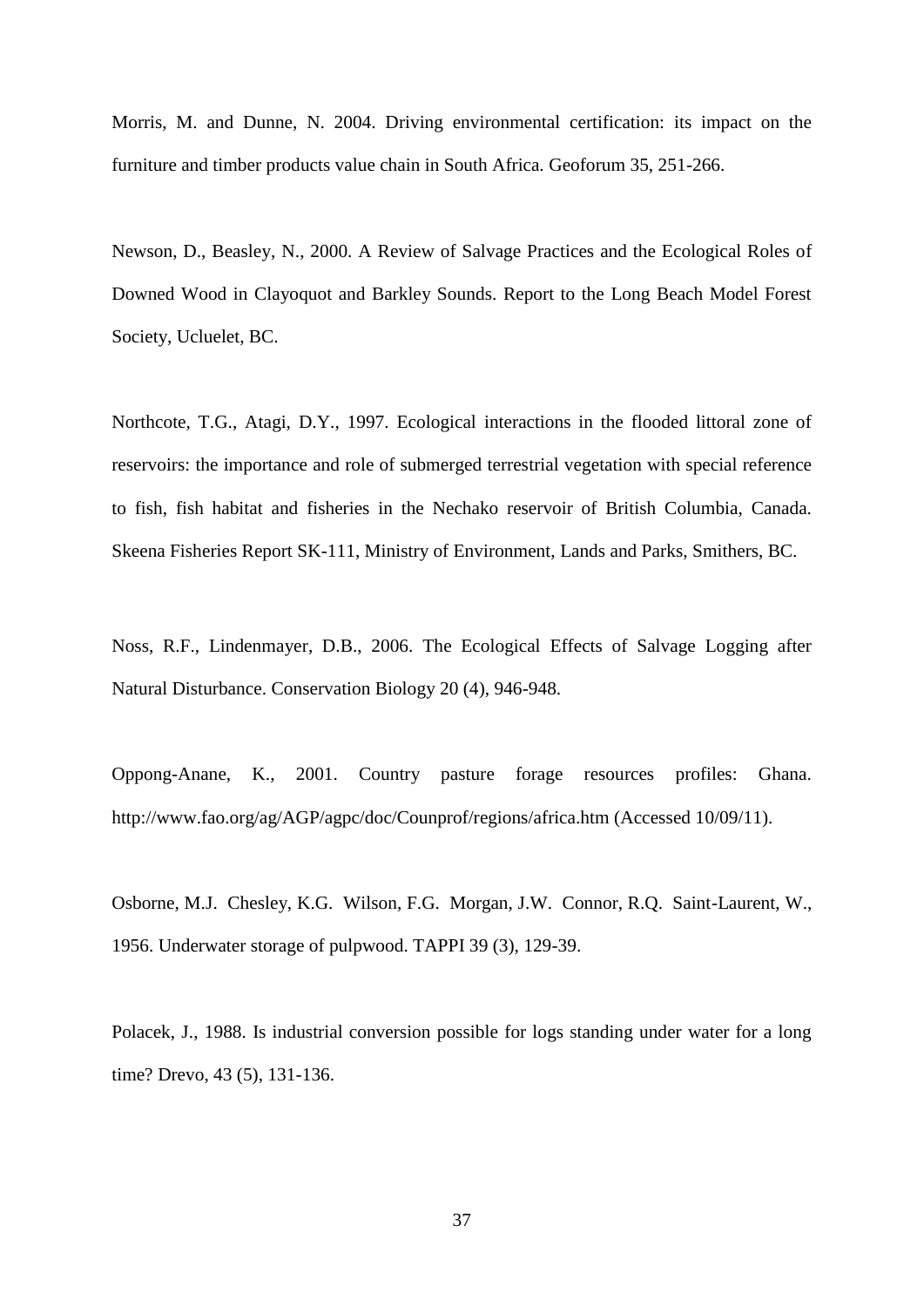Pollock, N., Williams, R., 2010. The business of expectations: How promissory organizations shape technology and innovation. Social Studies of Science 40 (5), 525-548.

Prudham, W.S., 2005. Knock on Wood: Nature as Commodity in Douglas-Fir Country. Routledge, Abingdon.

Prudham, S., 2007. Sustaining sustained yield: class, politics, and post-war forest regulation in British Columbia. Environment and Planning: D 25 (2), 258-283.

Sedell, J.R., Bisson, P.A., Swanson, F.J., Gregory, S.V., 1988. What we know about large trees that fall into streams and rivers. In: Maser, C., Tarrant, R.F., Trappe, J.M., Franklin, J.F. (Eds), From the forest to the sea: a story of fallen trees. USDA Forest Service General Technical Report PNW-GTR-229, Portland, OR, pp. 47-81.

Smith, S.L., 2000. Carving a niche; wooden voices in Madison sells many forms of wood from enviro-recovery: A Wisconsin company that specializes in salvaging waterlogged logs. Wisconsin State Journal, December 10<sup>th</sup>.

Smokorowski, K.E., Withers, K.J., Kelso, J.R.M., 1999. The effects of log salvage operations on aquatic ecosystems: predicting the change in oxygen regimes. Canadian Technical Report of Fisheries and Aquatic Science 2297, Fisheries and Oceans Canada, Ottawa, ON.

Swaine, M.D., Hall, J.B., 1981. The monospecific tropical forest of the Ghanaian endemic tree *Talbotiella gentii* In: Synge, H. (Ed), The Biological Aspects of Rare Plant Conservation. John Wiley and Sons Ltd, Chichester, pp. 355-363.